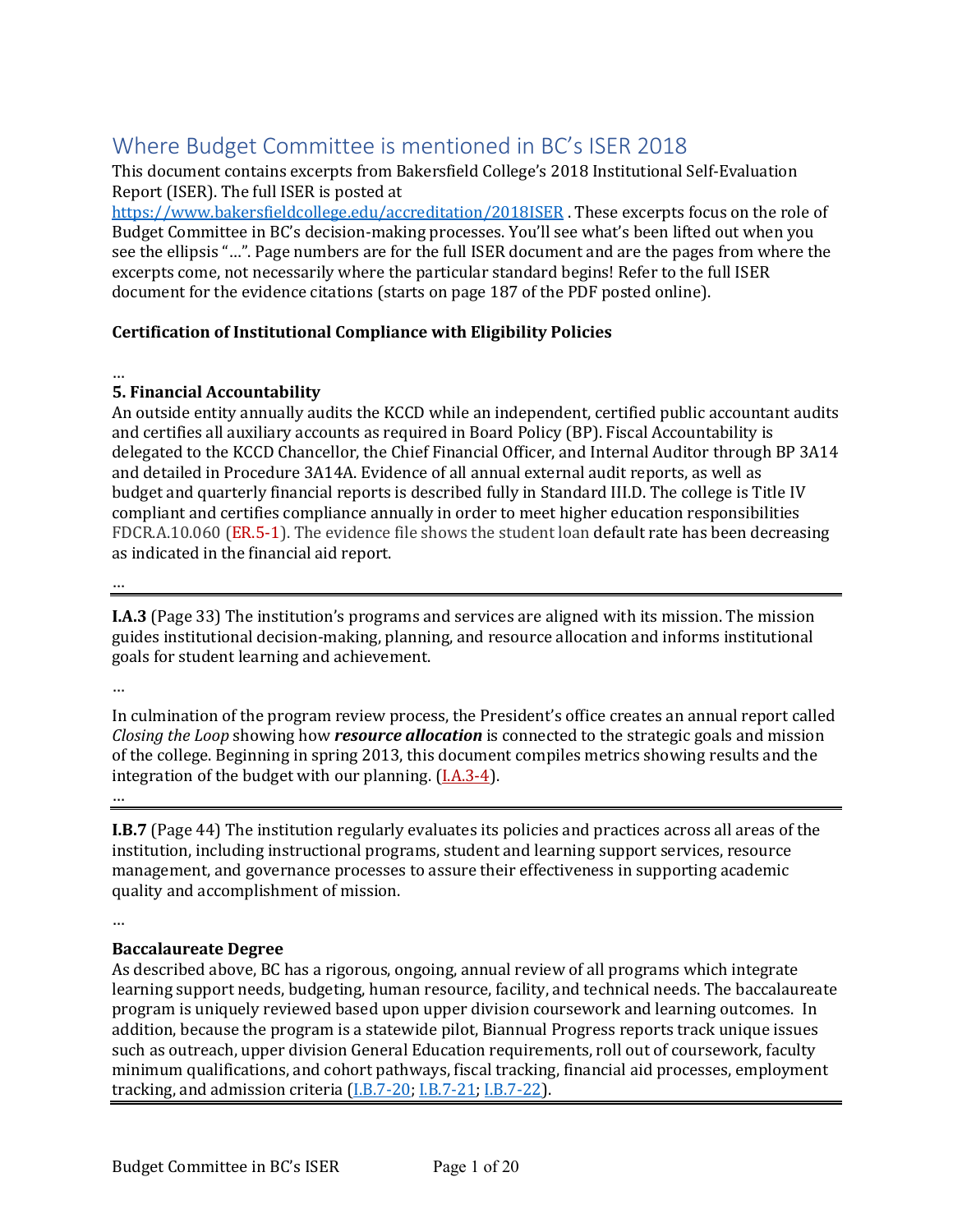**I.B.9** (Pages 46–47) The institution engages in continuous, broad based, systematic evaluation and planning. The institution integrates program review, planning, and resource allocation into a comprehensive process that leads to accomplishment of its mission and improvement of institutional effectiveness and academic quality. (ER 19)

BC's formal structure is intentionally designed to ensure that we engage in continuous, broadbased, systemic evaluation and planning. The PRC works in conjunction with other campus committees and departments, including Information Services Instructional Technology,

Assessment, Facilities, Budget, Human Resources and Curriculum to provide a robust process. Through careful documentation and analysis, the PRC facilitates the process for instructional and non-instructional programs to reflect on the effectiveness of their programs, to develop goals and action plans, and to work toward enhancing their programs to achieve improved quality  $(I.B.9-1)$ . The PRC works with AIQ to get a college-wide view of our progress toward accomplishing our mission  $(I.B.9-2)$ .

#### **Evidence of BC's Systemic Evaluation & Planning**

#### **Annual & Comprehensive Program Review Completion:**

**104** in 2016-17 **109** in 2017-18

 $(LB.9-3; LB.9-4)$ 

# **Analysis and Evaluation**

As discussed in detail throughout this Standard, every program - whether instructional (including our baccalaureate program), non-instructional, administrative, or grant funded, participates in *continuous, systemic evaluation* through program review. Through the Comprehensive Program Review, faculty and administrators analyze changes in student access, progression, and success in advancement of the institutional Strategic Directions. Faculty and staff submit personnel, facility, technology, equipment, and budget resource requests in the annual Update through which all requests must be tied to student success. Each PRC member is assigned a group of program reviews to review and provide feedback. The committee implemented a standardized feedback form to ensure anonymity and consistency (I.B.9-5; I.B.9-6).

In culmination of the program review process, the President's office creates an annual report connecting resource allocation to the strategic goals of the college. Since the first **Closing the Loop** in spring 2013, BC faculty and staff have used the document as a tool to reflect on the progress of the strategic goals and to calibrate our activities. In other words, the President's office uses the document to describe how it *translated the student learning and support needs* identified from the program review, into personnel, facility, & technology allocations and reallocations that enable us to *meet our mission, improve effectiveness, and ensure quality* (*I.B.9-7*). (ER19)

The figure below summarizes how we integrate our three-year planning process of the Educational Master Plan and Strategic Directions with annual processes of Program Review, assessment, and other institutional plans.

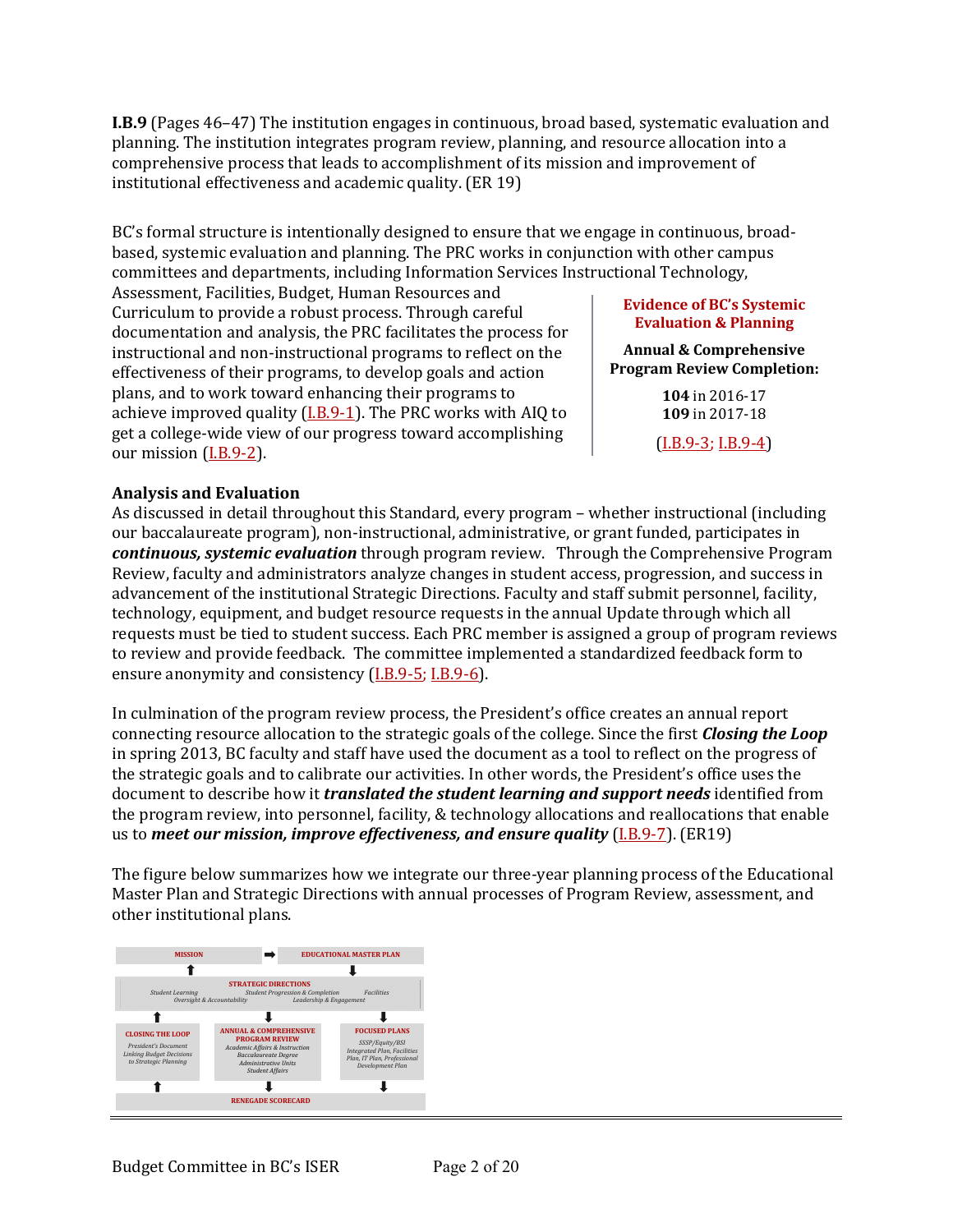**II.C.4** (Page 93) Co-curricular programs and athletics programs are suited to the institution's mission and contribute to the social and cultural dimensions of the educational experience of its students. If the institution offers co-curricular or athletic programs, they are conducted with sound educational policy and standards of integrity. The institution has responsibility for the control of these programs, including their finances.

…

# **Analysis and Evaluation**

Bakersfield College annually evaluates the quality and effectiveness of its co-curricular programs and athletics programs through its program review process  $(II.C.4-18; II.C.4-19)$ . The evidence files are the program review forms plus budget development forms for the past two years. These show that our educational administrators *maintain financial control* for all co-curricular and athletics programming as well as how the programs fit into BC's mission and Strategic Directions. Cocurricular programs are supported by the general fund, categorical programs, and supplemented by fundraising and direct donations.

…

**III.A.7** (Page 104) The institution maintains a sufficient number of qualified faculty, which includes full-time faculty and may include part-time and adjunct faculty, to assure the fulfillment of faculty responsibilities essential to the quality of educational programs and services to achieve institutional mission and purposes.

Bakersfield College uses state law and regulations to determine the sufficient number of qualified faculty. Bakersfield College adheres to California Education Code, section 84362(d), known as the "50% law" that requires districts to have at least 50% of their expenses be toward the direct instruction of students (III.A.7-1). Bakersfield College adheres to California Code of Regulations Title 5, section 51025, requiring districts to adjust the number of full-time faculty from the prior year's number in proportion to the amount of growth in funded credit Full-Time Equivalent Student year's number in proportion to the amount of growth in funded credit Full-Time Equivalent state.<br>(FTES) (III.A.7-2). The state Chancellor's Office sets the **Faculty Obligation Number** (FON) for the KCCD. Subsequently, the KCCD Chancellor's Cabinet sets individual college FON targets (III.A.7-3). The FON ensures that BC has the appropriate staffing levels for the college as a whole. …  $\epsilon$ s districts to have at least 50  $\%$  of their expenses be toward the direct state Chancellor's Office sets the *Faculty Obligation Number* (FON) for the

#### **Analysis and Evaluation**  $\mathbb{R}^d$  backalaureate degree program in Industrial Automatic plus other faculty plus other faculty plus other faculty plus other faculty plus other faculty plus other faculty plus other faculty plus other faculty plus

Anarysis and Evaluation<br>Under the leadership of our president, BC has hired a large number full-time faculty as described in our response to Standard III.A.1. In our response to Standard III.D.4 we show BC's ratio of direct instruction expenditures to total expenditures for the past 5 years as 64 percent or greater. BC uses its program review process described in our responses to Standards I.A and I.B to identify faculty and staffing needs for each program and service (III.A.7-6). recency and summight case for such program and corrico (main by Using the Faculty Request form, a program provides a summary and rationale for their faculty position request (III.A.7-7).  $\mathcal{L}$  in the standard in our response to  $\mathcal{L}$ aest form, a program provides a summary



The Faculty Chairs and Directors Council (FCDC) conducts a *voting process for prioritization* after lengthy discussion of each department's needs following each program review cycle (III.A.7-8; III.A.7-9; III.A.7-10). Following the vote, the BC president works in conjunction with the Vice President of Finance and Administrative Services to analyze the budget impact of the requests, r resident of rindice and Administrative services to analyze the budget impact of the requests,<br>including long-term financial impact of adding new faculty to ensure we have sustainable financial financial impact of adding new faculty to ensure we have sustainable i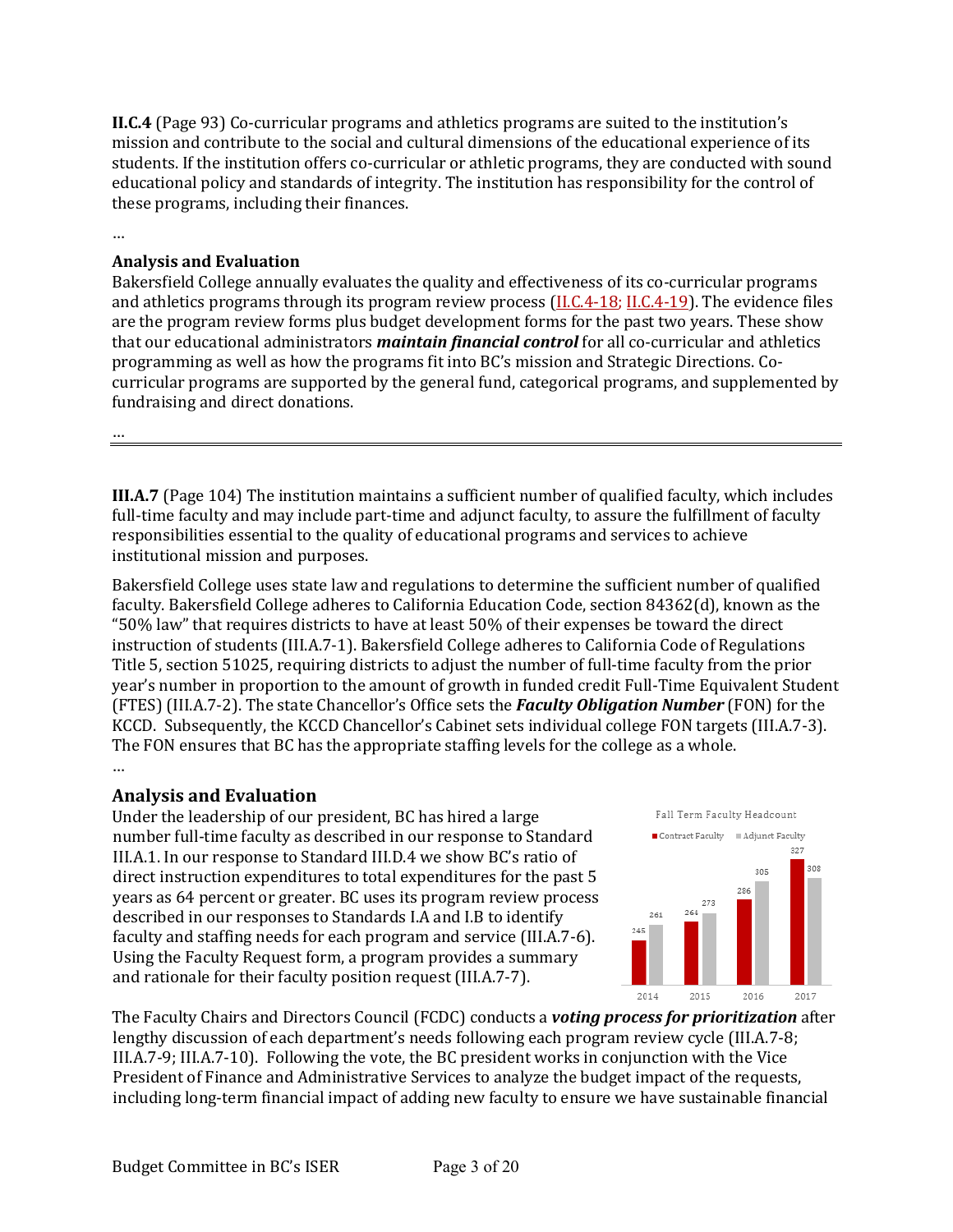resources. The president uses the FCDC prioritization list as a guideline for final recruitment decisions within the constraints of meeting the FON, and then submits a revised prioritization list to the Chancellor for review and approval according to KCCD BP 6A5A7 and 6A5B2 (III.A.7-11). Multiple levels of review and analysis ensure we make informed and strategic decisions regarding appropriate staffing levels for each program and service. The Baccalaureate program meets the requirement of the number of full-time faculty.

…

**III.A.9** (Page 105) The institution has a sufficient number of staff with appropriate qualifications to support the effective educational, technological, physical, and administrative operations of the institution. (ER 8)

Bakersfield College uses its program review process described in our responses to Standards I.A and I.B to identify staffing needs for each program, service, and administrative area (III.A.9-1). One of the forms in the program review process is the *Classified Position Request* form in which a program provides a summary and rationale in three sections for the request (III.A.9-2).

# **Analysis and Evaluation**

The process that BC uses to prioritize classified staff needs is very similar to the process for faculty requests described in our response to Standard III.A.7. The FCDC, in collaboration with the CSEA Classified union, creates a prioritized list after a thorough analysis of the *Classified Position* **Request** forms and short oral reports by each area for their support staffing needs (III.A.9-3). Each member of FCDC can vote for a certain number of classified positions equal to half the requests plus one; for example, if there are 23 requests, each member can vote for 12 positions (III.A.9-4). Votes are compiled and the position with the highest number of votes is designated the highest priority and so on.

As with faculty requests, the BC president then works in conjunction with the Vice President of Finance and Administrative Services to analyze the budget impact of the requests, including longterm financial impact of adding new classified staff to ensure we have sustainable financial resources. The president revises the prioritization list as necessary and submits the list to the chancellor for review and approval according to KCCD BP  $6A5A7$  and  $6A5B2$  (III.A.7-5). Multiple levels of review and analysis ensure we make informed and strategic decisions regarding appropriate staffing levels for each program and service.

# *Budget Committee plays a role in most (but not all) of the III.D standards.*

**III.D.1** (Pages 119-120) Financial resources are sufficient to support and sustain student learning programs and services and improve institutional effectiveness. The distribution of resources supports the development, maintenance, allocation and reallocation, and enhancement of programs and services. The institution plans and manages its financial affairs with integrity and in a manner that ensures financial stability.  $(ER 18)$ 

The Kern Community College District (KCCD) receives state apportionment funding based primarily upon Full-Time Equivalent Student (FTES) enrollments (III.D.1-1; III.D.1-2). Those funds are allocated to Bakersfield College (BC) through the adopted budget procedures according to the Budget Allocation Model (BAM) (III.D.1-3). The KCCD BAM takes into account 13 parameters defined in the evidence file: Revenue, Base Allocation, Base Non-Credit FTES Rates, Base Credit FTES Rate, FTES Rate Equalization, COLA, Startup Stabilization Funding, Growth/Decline, Stabilization, Strategic Initiative Funding, Reserves, Carryover, and District Office & Regulatory Allocations. We also receive funding from non-profits, grants, and federal  $&$  state categorical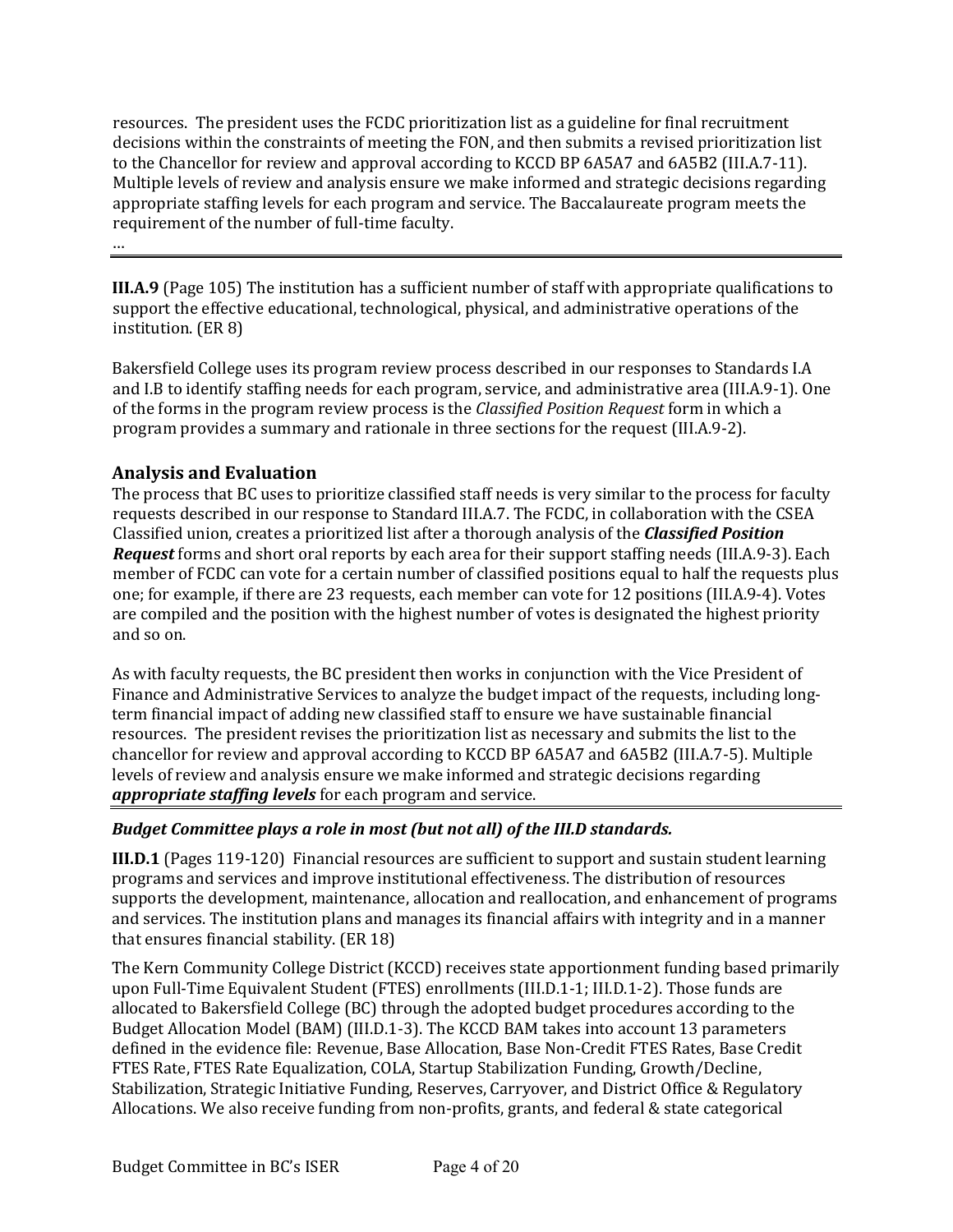funding sources. Categorical funds are financial support from state and federal governments that are targeted for particular categories of students, special programs, or special purposes (III.D.1-4).

The BC President is responsible for creating the budget recommendation that is sent to the KCCD Chancellor for approval by the KCCD Board of Trustees (BOT) as described in our responses to Standard IV.D.3 and IV.D.4. The president receives recommendations and other input from the vice presidents, College Council, and the Program Review and Budget Committees (III.D.1-5; III.D.1-6; III.D.1-7). BC and the Budget Committee follows the annually-reviewed budget development calendar to systematically plan for the upcoming year's fiscal needs (III.D.1-8).

# **Analysis and Evaluation**

All instructional programs and student support and administrative service units submit their budget requests and personnel/facility/technology/equipment requests through BC's annual *program review* process (III.D.1-9). As described in detail in our responses to other standards, the requests are distributed to other committees for analysis and prioritization. Reflecting our Core Values of Integrity, Community, and Sustainability, the President's Office explains in the annual *Closing the Loop* document how it translated the requests from program review and institutional planning documents (such as Strategic Directions, Educational Master Plan, etc.) into the allocation of resources enabling us to *meet our mission* and supporting the *development, maintenance, and enhancement of our programs and services* (III.D.1-10; III.D.1-11; III.D.1-12; III.D.1-13; III.D.1-14). 

Some metrics extracted from *Closing the Loops* show our financial resources are **sufficient to** support and sustain student learning programs and services and *improve institutional* effectiveness. These tables provide information regarding our budgets for the past four years and our funding per FTES.

| <b>Fiscal Period</b> | 2013-14    | 2014-15    | 2015-16    | 2016-17     | 2017-18     |
|----------------------|------------|------------|------------|-------------|-------------|
| <b>TOTAL BUDGET</b>  |            |            |            |             |             |
| (Published,          | 78,207,962 | 85,243,667 | 96,537,761 | 109,855,259 | 127,984,822 |
| Adopted)             |            |            |            |             |             |
| Total GU001          |            |            |            |             |             |
| Budget (Published,   | 68,122,615 | 74,983,068 | 83,600,477 | 92,452,895  | 102,220,602 |
| Adopted)             |            |            |            |             |             |
| Percent              | 13%        |            | 13%        |             | 20%         |
| Categoricals         |            | 12%        |            | 16%         |             |

| <b>Fiscal Period</b>                           | 2013-14 | 2014-15 | 2015-16 | 2016-17 |
|------------------------------------------------|---------|---------|---------|---------|
| Full Time Equivalent Students<br>(FTES)        | 12.762  | 13,878  | 14.837  | 15.879  |
| Total GU001 Budget (Published<br>Adopted)/FTES | \$5,338 | \$5,403 | \$5,635 | \$5,822 |

Our categorical programs have been able to improve institutional effectiveness by capitalizing on grants for the Extended Opportunity Programs and Services, Student Success & Equity, and Disabled Student Programs & Services. Other examples of improvements made possible by categorical funding include enhancements to the Student Success Lab, the addition of the Writing Center, expansion of math tutoring.

As the state revises its funding formula to incorporate low-income student enrollment and program completion calculations, BC's Budget Committee is working to maximize student completion and, at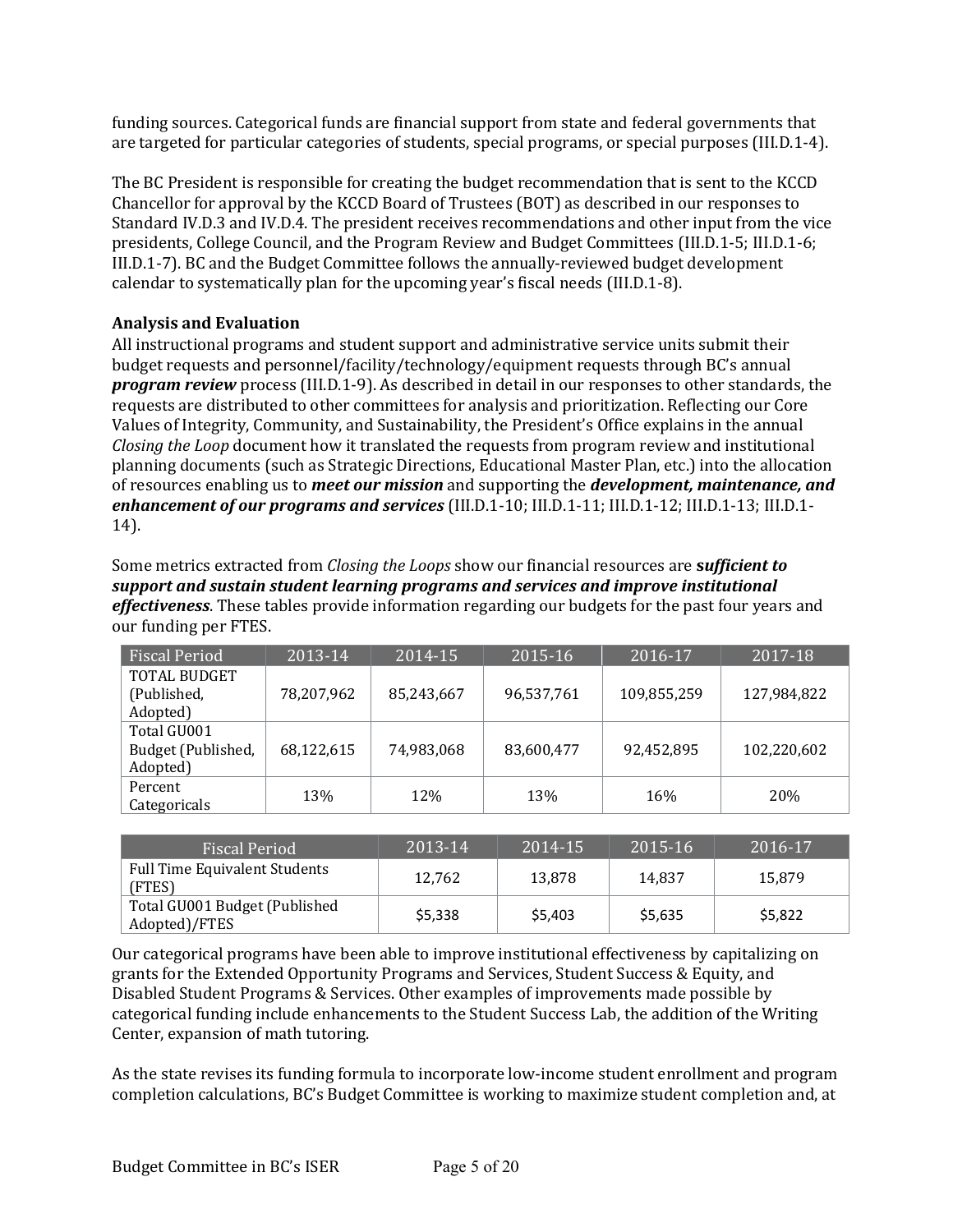the same time, maximize BC's allocation. (III.D.1-15; III.D.1-16).

# **Baccalaureate Degree**

Bakersfield College's financial resources are sufficient to support and sustain the Bachelor of Science in Industrial Automation program  $(III.D.1-17)$ . The financial allocations illustrated in the table below ensure the financial stability of the program.

| Budget (217BDP)     | $12015 - 2016$ | 2016-2017 | 2017-2018              |
|---------------------|----------------|-----------|------------------------|
| <b>Expenditures</b> | \$377,395      | \$554,809 | \$447,272, Preliminary |

**III.D.2** (Pages 120-121) The institution's mission and goals are the foundation for financial planning, and financial planning is integrated with and supports all institutional planning. The institution has policies and procedures to ensure sound financial practices and financial stability. Appropriate financial information is disseminated throughout the institution in a timely manner.

All instructional programs and student support and administrative service units submit budget requests *program review* (III.D.2-1). Justifications for all requests must be tied to one or more of our Strategic Directions (III.D.2-2). Bakersfield College's Strategic Directions and initiatives updates coordinated by the Accreditation & Institutional Quality (AIQ) committee, as well as our long-term planning related to the Educational Master Plan and Technology Plan drive financial planning  $(III.D.2-3; III.D.2-4; III.D.2-5).$ 

Bakersfield College manages its expenses, revenues; payables and receipts in conjunction with the KCCD Business Services department in accordance with section 3A of the KCCD Board Policy (BP) Manual and other policies and procedures posted on the KCCD website (III.D.2-6; III.D.2-7). Employees access business forms and procedures via the InsideBC portal (III.D.2-8).

Bakersfield College disseminates appropriate financial information in a timely manner throughout the college in a couple of ways:  $(1)$  granting access of finance budget queries in the Banner system to fiscal managers (III.D.2-9; III.D.2-10; III.D.2-11); and  $(2)$  sharing key financial metrics with the entire college via *Closing the Loop* at the mid-point and end of the academic year (III.D.2-12; III.D.2-13; III.D.2-14; III.D.2-15).

# **Analysis and Evaluation**

College Council creates a work plan at the beginning of each fall semester, which includes a review of its mission and goals, including the implementation of the three-year Strategic Directions (III.D.2-16). Budget requests made via program review are tied to the Strategic Directions. In the program review process, each instructional program, student support and administrative unit evaluates the sufficiency of the past year's resource allocation to meet the unit goals. This activity leads to improvements in the future allocation process.

Fiscal managers receive monthly budget activity reports of what has been spent year to date in their respective budgets  $(III.D.2-17, III.D.2-18)$ . The reports show managers their spending trends on labor, benefits, supplies, services, capital outlay, and other outgo and what is left to spend in the year. Appropriate administrators receive a report each month that shows the campus-wide budget status for appropriate follow up with their managers (III.D.2-19). Fiscal managers can also get current information through the Banner Finance system. BC uses specific calendars for financial calendars and timelines, including cutoff dates for annual financial reports, posted on the Budget Committee's website, distributed via email, and at operational committee meetings such as the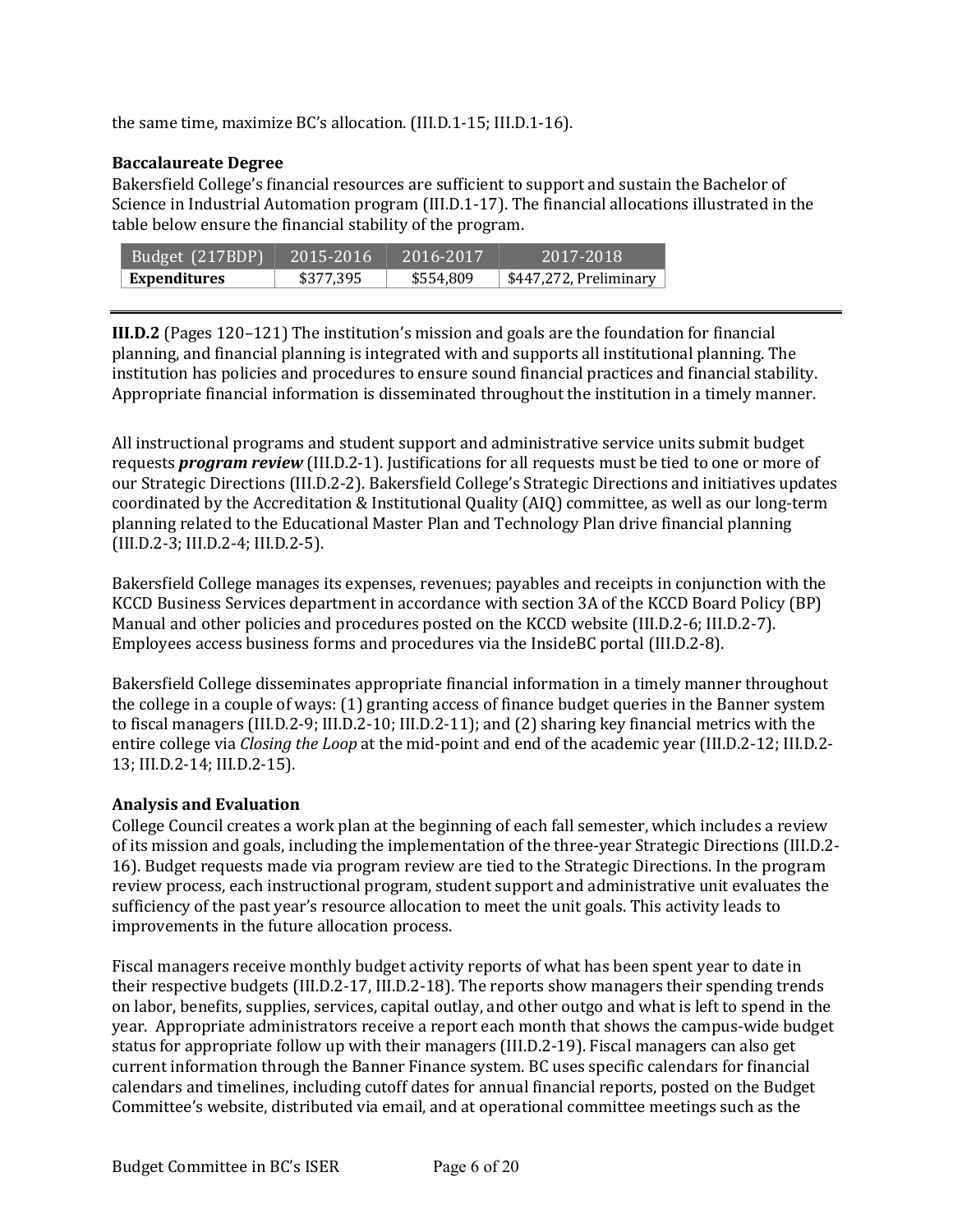Faculty Chairs/Directors Council (III.D.2-20).

*District-wide unrestricted general* fund reserves shall *be no less than 15% and that colleges shall maintain a minimum of 3% reserve* **-Board Policy 3A1A16** 

The Budget Committee website features the **Budget Decision** *Criteria* that informs President's Cabinet and campus department's budget decision-making (III.D.2-21). The Budget Decision Criteria align all budget decisions to our mission. The President's Office uses the Budget Decision Criteria in creating *Closing the Loop* that ties the financial decisions to the Strategic Directions and shows how the various college committee planning processes lead to resource allocations along with constraints of the policy on

reserves. 

In addition to the *Closing the Loop*, the Budget Committee hosts college-wide budget forums to discuss the budget (III.D.2-22; III.D.2-23). We provide the details of our cash-flow and reserves in our response to III.D.9.

**III.D.3** (Pages 121-122) The institution clearly defines and follows its guidelines and processes for financial planning and budget development, with all constituencies having appropriate opportunities to participate in the development of institutional plans and budgets.

We describe our financial planning and budget development process in our responses to the two standards above. We document the work of our participatory governance committees involved in the budget development process, including the Budget Committee, Program Review, AIQ, ISIT, Facilities & Sustainability, College Council and others on public websites (III.D.3-1).

#### **Analysis and Evaluation**

Requests with a financial impact are collected in our program review process and prioritized in our committees. We provide opportunities for feedback and adjustments through committee work and all-college forums. The President uses these prioritizations to create the BC budget recommendation that to the BOT. At meetings open to the public, trustees approve a tentative budget in June and participate in a September budget work study session that is followed by final budget approval.

The process is listed in the annually-reviewed **budget development calendar** (III.D.3-2). We have intentionally designed the dialogs about student learning and success and the financing needed to achieve student learning and success in our formal structure as described in Standard I.B.

**III.D.4** (Pages 122–123) Institutional planning reflects a realistic assessment of financial resource availability, development of financial resources, partnerships, and expenditure requirements.

Fiscal managers participate on committees that establish institutional goals and plans. This participation provides *realistic assessments of the available financial resources* as well as what new *financial resources and partnerships* will need to be developed to meet the goals. Fiscal managers receive monthly budget activity reports of what has been spent year to date in their budgets such as the evidence files for a faculty department chair, a dean, and the Vice President of Finance & Administrative Services (III.D.4-1, III.D.4-2; III.D.4-3). These reports are targeted to specific levels of approvers. In addition, fiscal managers can access current information and annual reports through the Banner Finance system (III.D.4-4; III.D.4-5).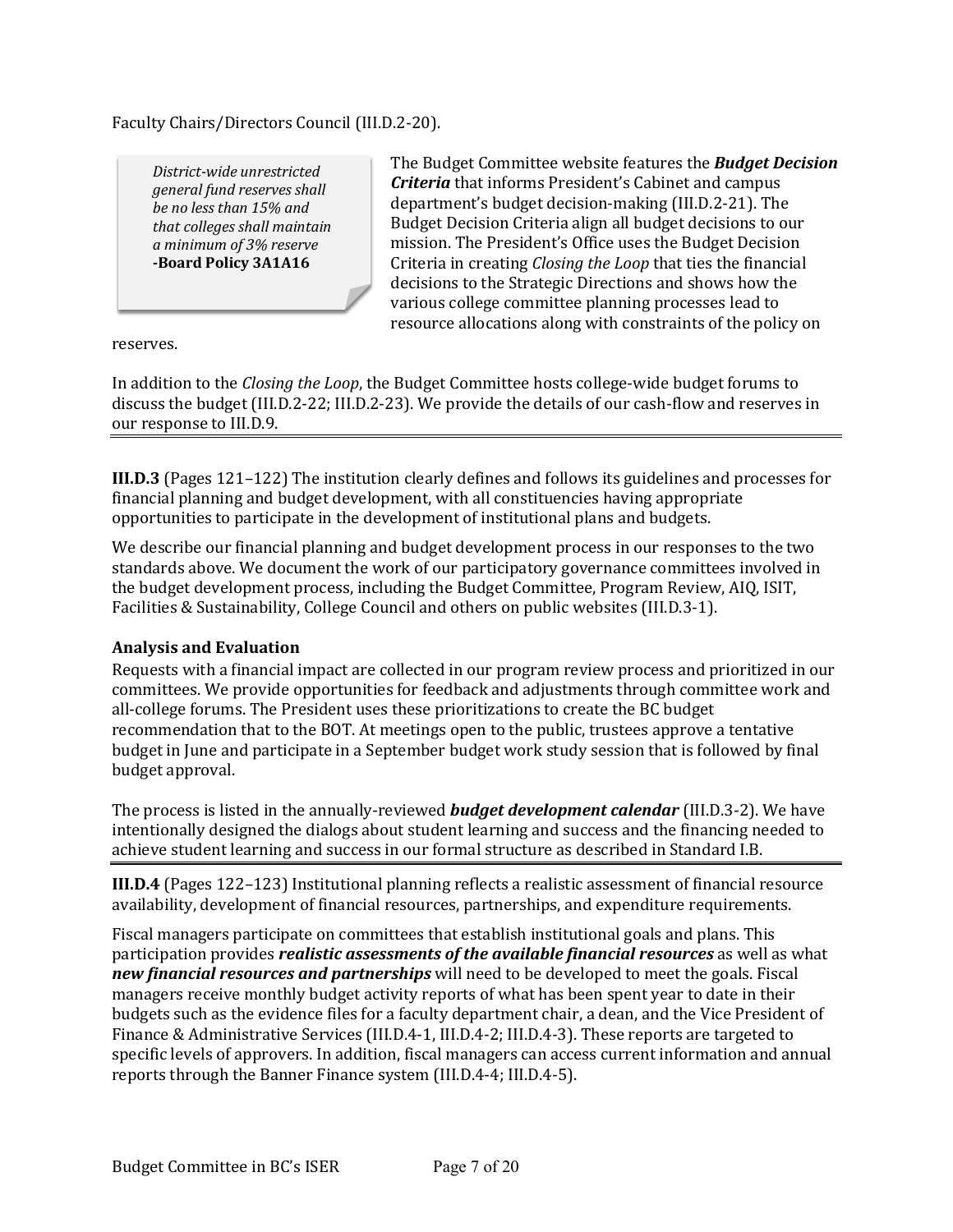#### **Approval Levels**

Level 3: \$250 or less; Faculty Chairs & Managers **Level 4: \$5,000 or less; Deans** and Directors **Level 5:** Above \$5,000: VPs and President

Bakersfield College's funding priorities are set by our Strategic Directions (III.D.4-6; III.D.4-7). Initiatives are developed and updated annually to meet those Strategic Directions. Budget requests for the initiatives must be tied to Strategic Directions (III.D.4-8). Specific project budget requests for processing by the District Office's Business Services are input with the Project Budget Request form (III.D.4-9). The Project Budget Request is a multiple tabbed Excel form that requires a budget manager and his or her staff to populate the form with dollar amounts

requested or needed. Requests for budget adjustments are made with the Budget Request form as shown in the example evidence file (III.D.4-10).

#### **Analysis**

Our intentionally-designed formal structure ensures that the people involved in institutional planning have the accurate financial information to tie dollars to our specific plans. Regular meetings of the committees, councils, and operational groups in our formal structure also ensure that we keep on top of changing financial realities and make timely adjustments in our expenditures as necessary. This formal structure and our program review process also ensures that we keep our funding priorities tied to our mission.

Bakersfield College's Budget Committee and KCCD closely track the state budget picture and use this information in the development of our initial budget models, beginning with the Governor's January Proposed State Budget and continuing on through the May revise and final state budget adoption (III.D.4-11; III.D.4-12; III.D.4-13). As described above in our response to III.D.1, KCCD's primary funding comes from state allocations and are distributed to the colleges via the KCCD BAM  $(III.D.4-14)$ . We also actively seek additional funding support through mission-appropriate grants.

**III.D.5** (Pages 123–124) To assure the financial integrity of the institution and responsible use of its financial resources, the internal control structure has appropriate control mechanisms and widely disseminates dependable and timely information for sound financial decision making. The institution regularly evaluates its financial management practices and uses the results to improve internal control systems.

Funds from the state are allocated by KCCD to the colleges according to formulae given in the KCCD BAM (III.D.5-1). All budget requests, including personnel and equipment requests, are submitted through BC's annual program review process and those requests must be tied to the Strategic Goals. Fiscal managers are members of the committees and councils that review and prioritize the requests in our budget development process as outlined in the annually-reviewed budget development calendar (III.D.5-2). These fiscal managers have access to dependable and timely information about the budget and expenditures through two ways: monthly budget reports emailed to them and secure access to the Banner Finance, which tracks all financial activity in KCCD, to verify and review transactions and get current budget status (III.D.5-3, III.D.5-4; III.D.5-5; III.D.5-6; III.D.5-7).

As described in our response to Standards III.D.2 and IV.D.4, BC manages its financial processes (expenses and revenues; payables and receipts) in conjunction with the KCCD Business Services department. All transactions are tied to specific activity codes according to the California Community Colleges Budget and Accounting Manual (III.D.5-8; III.D.5-9). All expenditures are processed through established budget forms that require multiple levels of approval at the College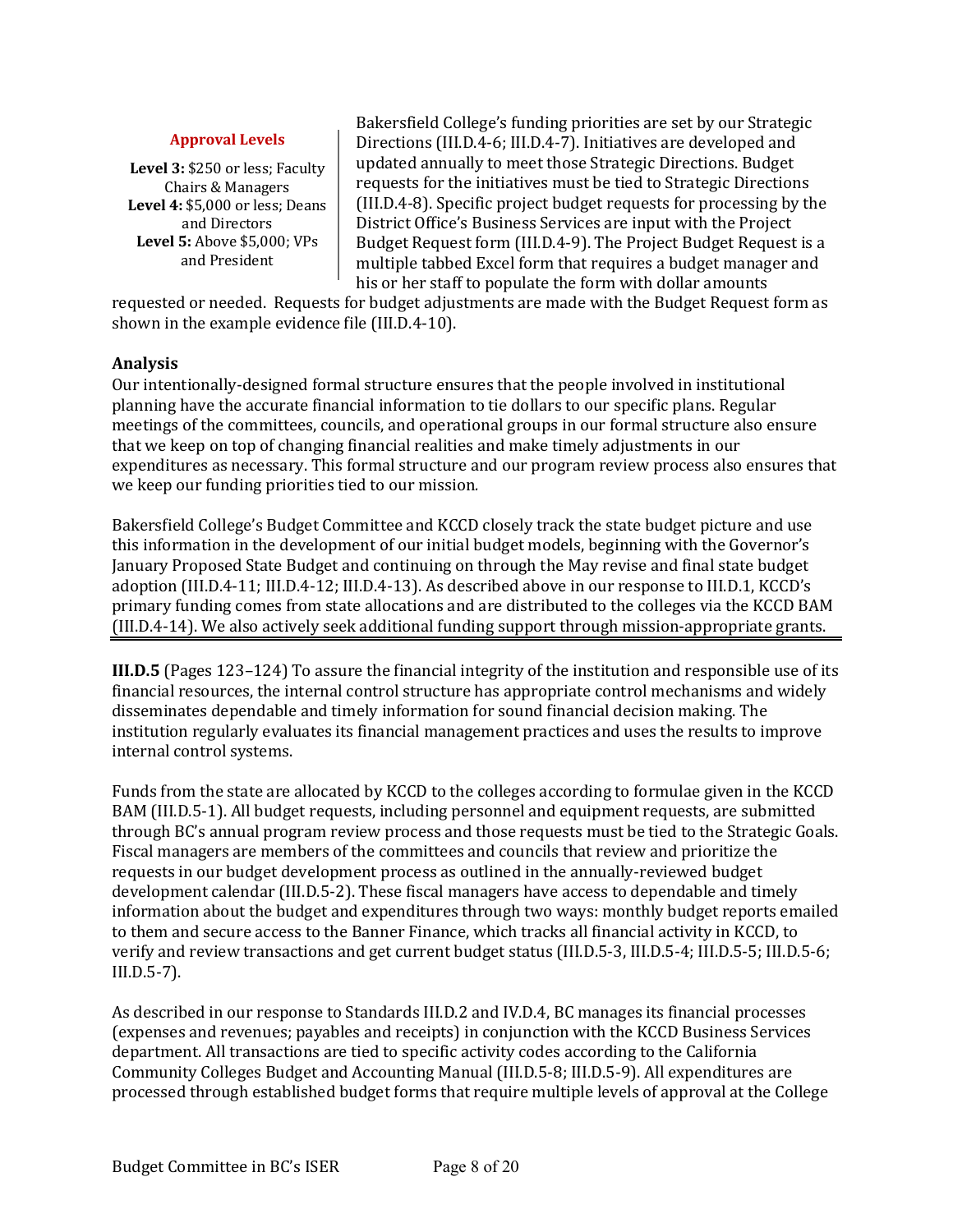and then further compliance checking in the KCCD Business Services department (III.D.5-10; III.D.5-11; III.D.5-12). 

# **Analysis and Evaluation**

The Banner Finance system enables all fiscal managers to track financial activity such as purchase orders, budget transfers, and expenditure transfers. As an example, the PO evidence file was created several months after the purchases were made (III.D.5-11) and one sees all of the steps in the PO approval process. Each department has specific individuals for fiscal authorizations and the multiple levels of approval provide a checks-and-balances system for proper control of expenditures. BC's Vice-President of Finance & Administrative Services meets weekly with the KCCD Chief Financial Officer to discuss financial implications of budget transactions and processes. Because the processing of financial activity by Business Services is a District Office function, we discuss the evaluation of these processes in Standard IV.D.

The President's Office compiles the budget decisions that have been made throughout the year to create *Closing the Loop* that shows the link between budget and planning from the program review evaluation process and how the dollars expended reflect our Strategic Directions and mission (III.D.5-13; III.D.5-14; III.D.5-15; III.D.5-16). In addition to *Closing the Loop*, the Budget Committee hosts college-wide budget forums to discuss the budget (III.D.5-17; III.D.5-18).

**III.D.6** (Pages 124-125) Financial documents, including the budget, have a high degree of credibility and accuracy, and reflect appropriate allocation and use of financial resources to support student learning programs and services.

Bakersfield College's budget development process ensures that we have an *appropriate allocation and use of financial resources to support student learning programs and services.* **We describe** in other parts of Standard III.D how our financial planning is tied to the Strategic Directions, including Student Learning, in the annual program review process and the development of the tentative and adopted budgets that are approved by the KCCD BOT in public meetings in May and September, respectively (III.D.6-1). The KCCD tentative and adopted budgets for the past five years are posted in the Reports section of the KCCD Business Services website (III.D.6-2; III.D.6-3). Bakersfield College's adopted General Fund budget for 2017-18 is on pages 31 to 43 of the 2017-18 budget evidence file and other BC funds such as the BC Stadium Fund, Student Rep fee fund, student financial aid, enterprise funds (e.g., campus bookstore, cafeteria, farm operations, etc.), Measure G and J bond funds, are listed in other parts of the evidence file.

Also posted in the reports section of the Business Services website are the quarterly Annual Financial and Budget Report 311A and quarterly 311Q reports that are submitted by KCCD to the California Community College Chancellor's Office (III.D.6-4; IIID.6-5). The 311A and 311Q summarize and communicate the results of budgetary decisions and transactions of all governmental, proprietary, and fiduciary funds for each annual fiscal period. The annual 311A are presented to the KCCD BOT in October. The annual audits are posted in the Reports section of the Business Services website as well and are presented to the BOT in December (III.D.6-6; III.D.6-7).

#### **Analysis and Evaluation**

State officials can review and address any concerns regarding fiscal compliance through the 311A and 311Q reports. The 311A report includes several key compliance reports (50 Percent Law, Lottery expenditure report, Gann compliance, etc.). The state Chancellor's office also creates a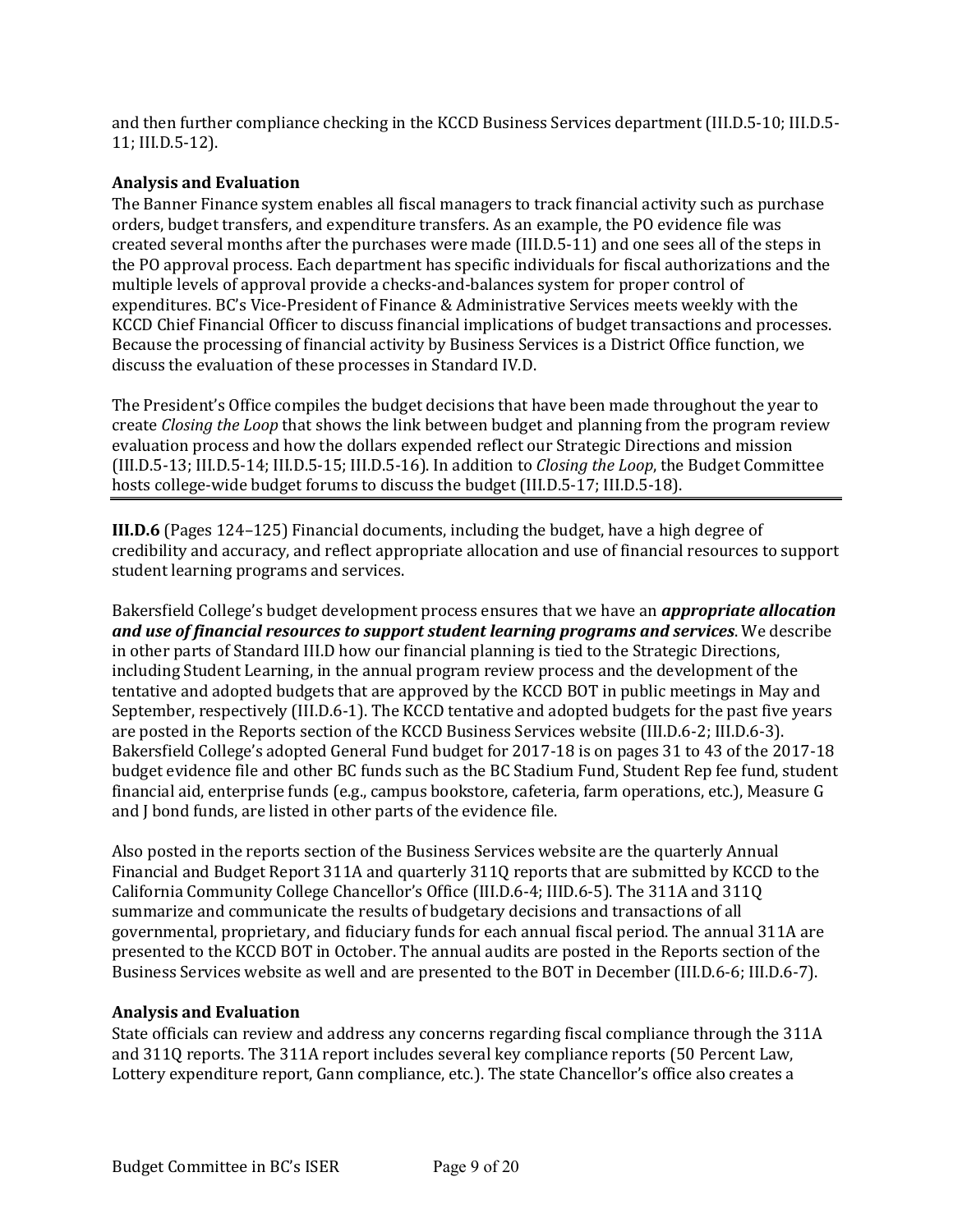financial trend analysis for KCCD from the data  $(III.D.6-8)$ . BC has significantly exceeded the 50 Percent Law; BC's calculation for the past six years is detailed in the table below (III.D.6-9).

| $50\%$ Law<br><b>Calculation</b> | 2012-13 | $ 2013 - 14 $ | 2014-15 | 2015-16 | 2016-17 | 2017-18 |
|----------------------------------|---------|---------------|---------|---------|---------|---------|
| Bakersfield College              | 66.74%  | 63.66%        | 65.32%  | 65.71%  | 64.59%  | 64.84%  |

*\*Education Code Section 84362 states that at least 50 percent of the general fund expenditures must be toward the direct instruction of students.*

These figures demonstrate the *high degree of credibility* and appropriate allocation of resources to student learning programs and services in our financial planning. The extensive participation of employees and students in the development of the budget through our formal structure ensures that the budget is credible.

The KCCD audit process is consistent and thorough. See Standard III.D.7.

**III.D.7** (Page 125) Institutional responses to external audit findings are comprehensive, timely, and communicated appropriately.

In the Reports section of the Business Services website are the quarterly Annual Financial and Budget Report 311A and quarterly 311Q reports that are submitted by KCCD to the California Community College Chancellor's Office as well as the annual audits (III.D.7-1; IIID.7-2; III.D.7-3; III.D.7-4). The annual 311A and external audit reports are presented to the KCCD Board of Trustees in October and December, respectively.

### **Analysis and Evaluation**

All audit findings are discussed with the Chancellor, Board of Trustees, President of the College, Chief Financial Officer, the Vice President of Finance and Administrative Services, the Chancellor's Cabinet, Administrative Council, District Consultation Council, and relevant department managers. The KCCD audit process is consistent and thorough. The external audit includes all findings and KCCD's response and plan for addressing any concerns identified in those findings. There have been no material findings for the fiscal years up to June 30, 2016 and one qualified opinion for the fiscal year ending June 30, 2017 due to an unintentional error of Positive Attendance recorded for two students which resulted in improved training of faculty teaching positive attendance classes (see page 88 of the 2016-17 Audit evidence file).

**III.D.8** (Pages 125-126) The institution's financial and internal control systems are evaluated and assessed for validity and effectiveness, and the results of this assessment are used for improvement.

…

In program review each unit evaluates the impact and effectiveness of resource allocations from the previous year as well as trend data from previous years in their justifications for resource requests in the coming year (III.D.8-5). The Program Review Committee (PRC) analyzes the reports, notes common themes and makes recommendations about our processes in its annual report to College Council (III.D.8-6). Another evaluation of our system is the Strategic Direction initiatives reporting in the spring by committees, administrators, and other work groups in a process coordinated by the Assessment & Institutional Quality (AIQ) Committee. AIQ analyzes these assessments, notes common themes and makes recommendations in its annual report to College Council (III.D.8-7). …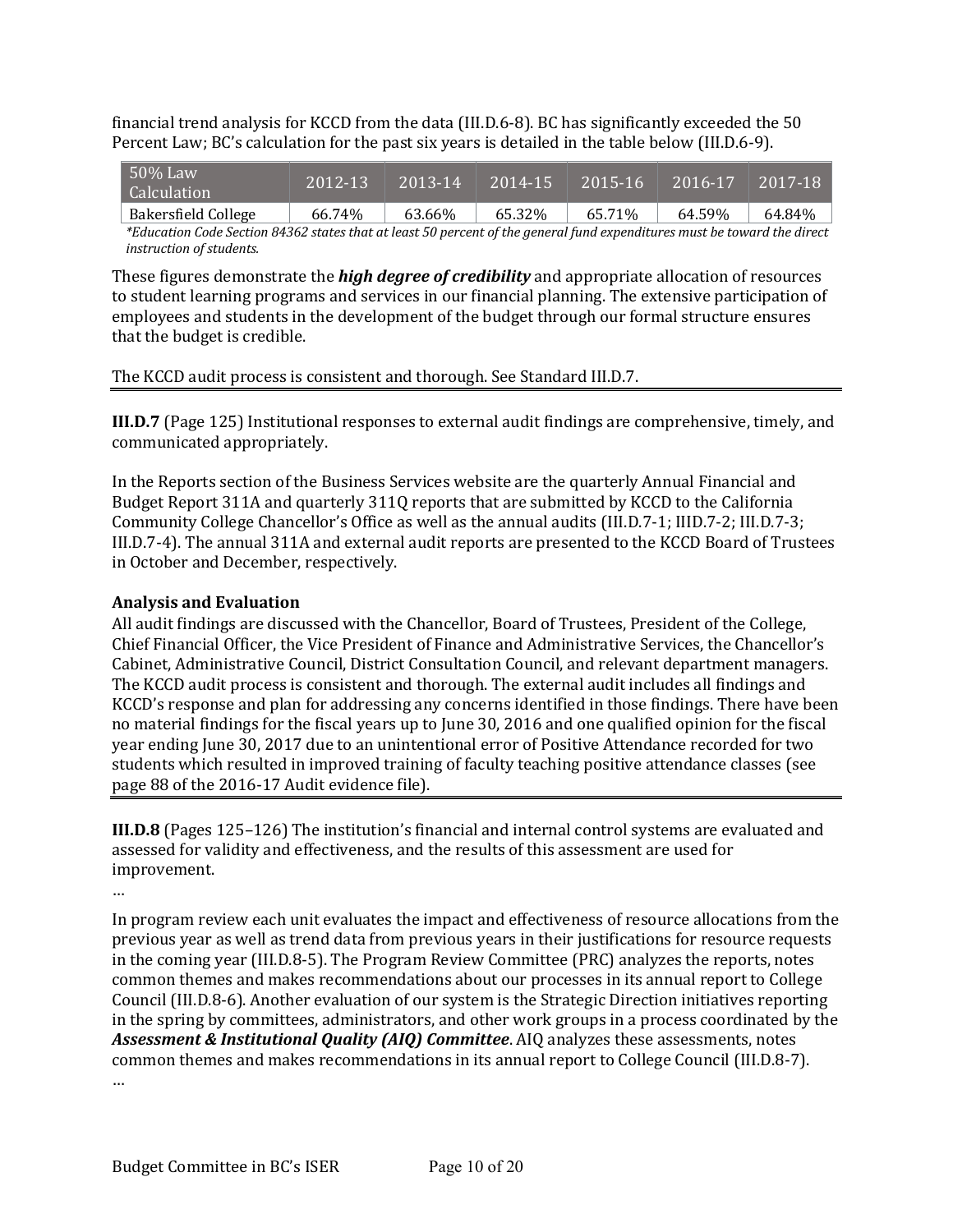The BC Vice-President of Finance and Administrative Services, the District Director of Accounting Services, and the KCCD Chief Financial Officer meet regularly to review current fiscal issues at the colleges and the District operations: weekly teleconference meetings to discuss financial matters and monthly face-to-face meetings to review issues in more depth.

**III.D.9** (Pages 126–128) The institution has sufficient cash flow and reserves to maintain stability, support strategies for appropriate risk management, and, when necessary, implement contingency plans to meet financial emergencies and unforeseen occurrences.

Section 3A1A6 of the KCCD Board Policy states, "Unallocated District-wide unrestricted general fund reserves shall be no less than fifteen percent (15%) ... Each of the colleges shall maintain a minimum reserve of three percent (3%)" (III.D.9-1). The 15% level was adopted in Board Policy in April 2014 (III.D.9-2). Section 3A1A7 of the KCCD Board Policy states the purpose of the Districtwide unrestricted general fund reserve is to "provide resources for cash flow management, unfunded liabilities, risk mitigation, significant emergencies, and a buffer against future budget reductions." 

Each year the KCCD finalizes the financial activity from the previous year and determines the ending balance from the previous year. Bakersfield College's unrestricted adopted budget reserve (line  $7910$  GU001 & CE) and the amount that was carried over into the next year's budget (line 8989AB):

| Academic<br>Term | Adopted BC Budget<br><b>All Reserves</b><br>(line 7910) | Percent<br>of Adopted<br>GU001 Budget | Percent of<br><b>Total Adopted</b><br><b>Budget</b> | Actual<br>Carryover<br>(line 8989AB) | Above (below)<br>Projected<br>Reserve |
|------------------|---------------------------------------------------------|---------------------------------------|-----------------------------------------------------|--------------------------------------|---------------------------------------|
| 2011-12          | \$3,775,641                                             | 5.33%                                 | 5.13%                                               | \$3,907,608                          | \$131,967                             |
| 2012-13          | \$245,422                                               | 0.39%                                 | 0.33%                                               | \$2,802,350                          | \$2,556,928                           |
| 2013-14          | \$2,202,693                                             | 2.87%                                 | 2.82%                                               | \$5,258,266                          | \$3,055,573                           |
| 2014-15          | \$4,773,148                                             | 5.48%                                 | 5.60%                                               | \$5,230,979                          | \$457,831                             |
| 2015-16          | \$6,530,206                                             | 7.00%                                 | 6.76%                                               | \$8,443,238                          | \$1,913,032                           |
| 2016-17          | \$6,673,860                                             | 7.95%                                 | 6.08%                                               | \$8,172,501                          | \$1,498,641                           |
| 2017-18          | \$9,099,162                                             | 8.72%                                 | 7.11%                                               |                                      |                                       |

 $(III.D.9-3; III.D.9-4; III.D.9-5; III.D.9-6; III.D.9-7; III.D.9-8; III.D.9-9; IIL.D.9-9). These College reserve funds are$ additional funds beyond the 15% unrestricted District-wide reserve (line 7910 GU001 & CE) given in the table below:

| Academic<br>Term | Adopted KCCD Budget<br>All Reserves (line 7910) | Percent of Adopted<br>GU001 Budget | <b>Actual Carryover</b><br>(line 8989AB) | Above (below)<br>Projected<br>Reserve |
|------------------|-------------------------------------------------|------------------------------------|------------------------------------------|---------------------------------------|
| 2011-12          | \$11,599,943                                    | 9.07%                              | \$9,639,047                              | ( \$1,960,896)                        |
| 2012-13          | \$9,334,838                                     | 7.98%                              | \$12,015,508                             | \$2,680,670                           |
| 2013-14          | \$10,844,785                                    | 8.57%                              | \$15,161,376                             | \$4,316,591                           |
| 2014-15          | \$13,356,427                                    | 9.48%                              | \$19,299,578                             | \$5,943,151                           |
| 2015-16          | \$26,719,849                                    | 16.15%                             | \$27,155,102                             | \$435,253                             |
| 2016-17          | \$25,431,736                                    | 14.70%                             | \$32,030,392                             | \$6,598,656                           |
| 2017-18          | \$30,424,295                                    | 16.00%                             |                                          |                                       |

KCCD accomplished its buildup of reserves through the implementation of expenditure control initiatives, organizational changes, management of reserves, conservative budget planning, and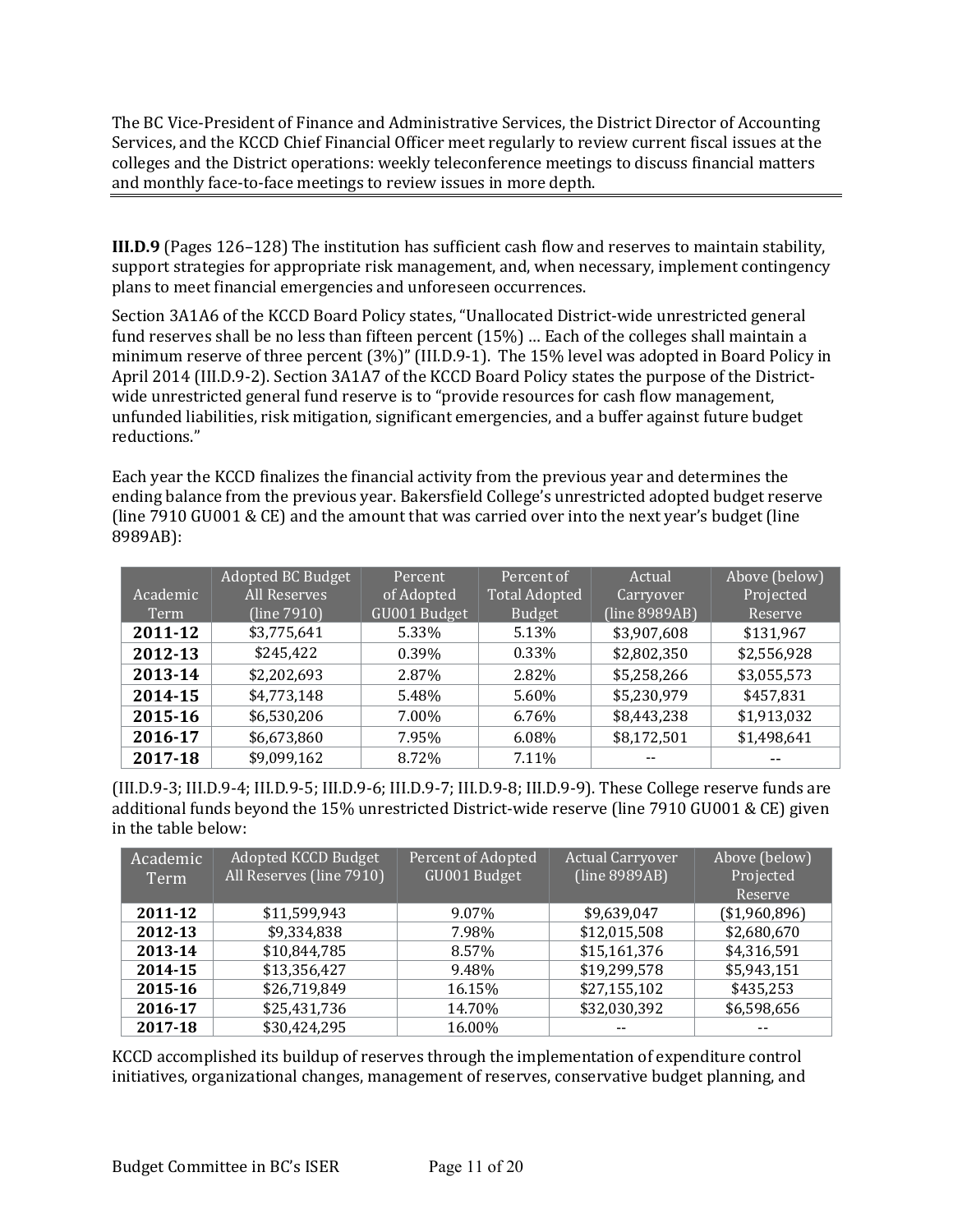$m$ anagement of student enrollment. $\alpha$  is a conserves, conserves, conserves, conservative budget planning, and  $\alpha$ 

# **Analysis and Evaluation**

Bakersfield College's budgeted reserves in the past four years are **Analysis and Evaluation**  Bakersfield college's budgeted reserves in the past four years are<br>significantly greater than the required minimum of 3 percent. significantly greater than the required minimum of 3 percent.<br>Upon beginning her tenure at the college, President Christian opon beginning her tenure at the college, I resident Christian<br>made it a priority to increase reserves which started at 0.39 made it a priority to increase reserves which started at 0.39<br>percent when she started as president in 2012-13 to 8.2 percent in 2017-18. In addition, KCCD transferred a portion of its unrestricted reserves to debt repayment and capital outlay funds in anticipation of future debt service requirements. This transfer will also fund overdue scheduled maintenance facilities projects. percent when she started as president in 2012-13 to 8.2 percent

Adopted Reserves



 $KCCD$  is part of the Self-Insured Schools of California Joint Powers Agreement (JPA) for General Property and Liability Insurance. The current level of coverage combined with proactive programs provided by the JPA minimizes KCCD's risk. KCCD also requires that contractors to provide  $c$ ertifications and indemnifications commensurate with the risks associated with their service.

Cash flow is managed using multiple sources including reserves and Tax Revenue Anticipation Notes. Should the need arise; the KCCD has access to Certificates of Participation debt repayment funds for short-term borrowing. KCCD uses Self-Insured Schools of California for self-funded health benefits and has sufficient insurance coverage for all other risks stated in BP section 3A13A.

We are planning for the change in the state funding formula that will no longer be based solely on FTES enrollment but instead will also include proportions for low-income student enrollment and program completion. At the time of writing, the state is still determining the proportions for different terms in the funding formula  $(III.D.1-15; III.D.1-16)$ .

**III.D.10** (Pages 128–129) The institution practices effective oversight of finances, including management of financial aid, grants, externally funded programs, contractual relationships, auxiliary organizations or foundations, and institutional investments and assets.

Bakersfield College assesses its financial processes in two main ways: through annual program review evaluation of the processes in our Office of Financial Aid, BC Foundation, and Administrative Support Service office; and annual audits of KCCD finances that include financial aid disbursement, grants, externally funded programs, contractual relationships, and institutional investments and assets (III.D.10-1; III.D.10-2; III.D.10-3; III.D.10-4; III.D.10-5).

As described in Standards III.D.2, III.D.4, and III.D5, we oversee all financial reporting and management in close conjunction with KCCD Business Services in accordance with BP section 3A (III.D.10-6). Because the processing of financial activity by Business Services is a District Office function, we discuss the evaluation of these processes in Standard IV.D.

# **Analysis and Evaluation**

As part of KCCD, BC has well-established *financial policies and procedures* that ensure we stay in compliance with all state and federal regulations, including Federal Title IV financial aid. Our program review evaluation and audits reveal any problems in our processes that we then fix.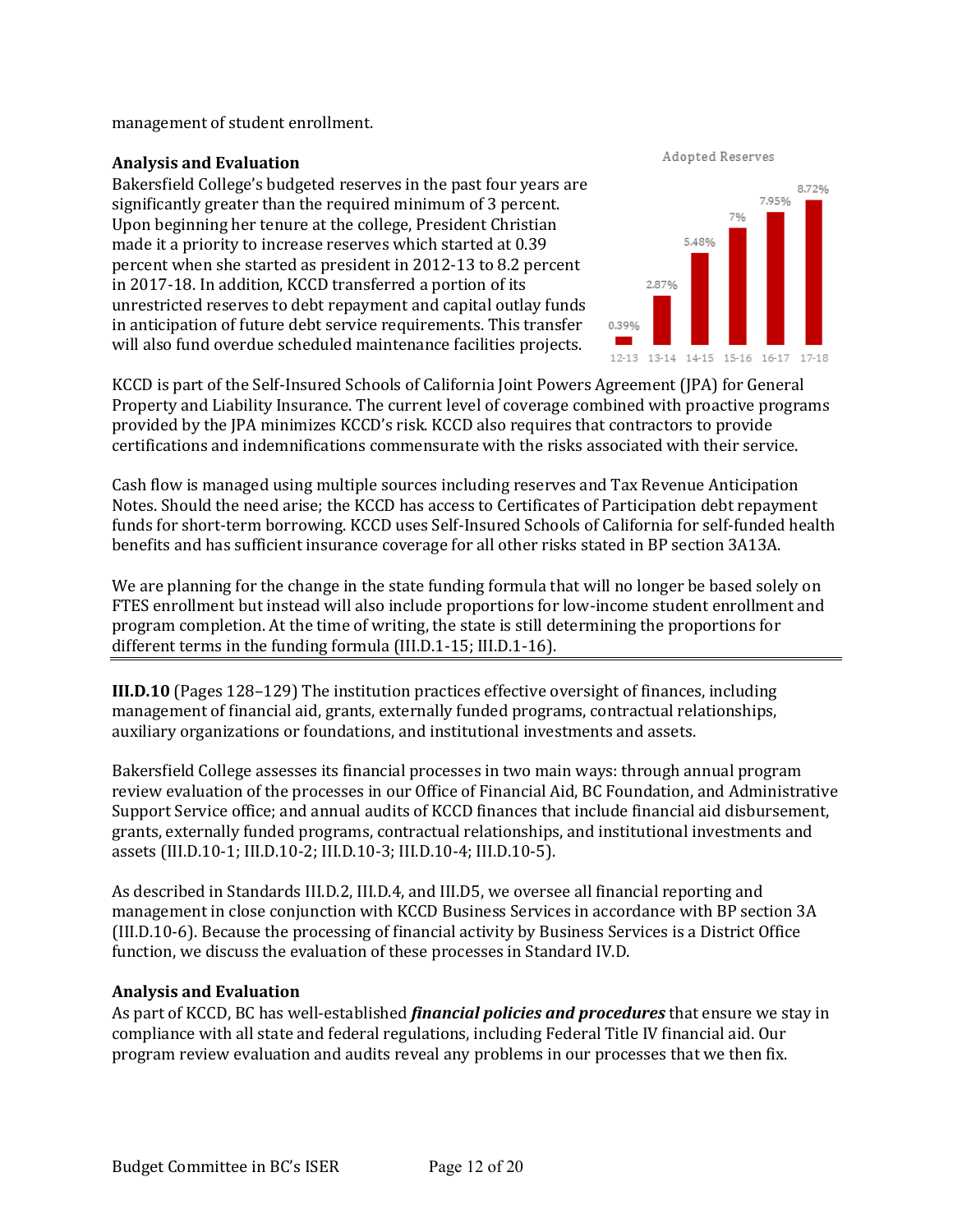Section 3A4 and Procedure 3A4(a) of KCCD Board Policy set thresholds on contracts for work to be done, services to be performed, and goods, equipment or supplies that require approval by the BOT. In 2018, the amounts for construction are \$45,000 and for non-construction items \$90,200 (III.D.10-7). 

KCCD uses the Board Action approval system in BoardDocs to ensure that all levels of management have reviewed and approved or ratified contracts according to the threshold limits. Board Policy 3A8 governs investments. District investments are primarily associated with future debt payment of Certificates of Participation held by KCCD. The investments are managed by external investment firms, which give regular updates on the status of the investments to the BOT Finance Committee and the full Board.

…

**III.D.11** (Page 129) The level of financial resources provides a reasonable expectation of both short-term and long-term financial solvency. When making short-range financial plans, the institution considers its long-range financial priorities to assure financial stability. The institution clearly identifies, plans, and allocates resources for payment of liabilities and future obligations.

The KCCD receives state apportionment funding based primarily upon Full-Time Equivalent Student (FTES) enrollments (II.ID.11-1; III.D.1-2). Those funds are allocated to BC through the adopted budget procedures according to the Budget Allocation Model (BAM) (III.D.11-3). BC's total Adopted Budget, all funds (Unrestricted & Restricted) has been for the past 5 years:



 $(III.D.11-4; III.D.11-5; III.D.11-6; III.D.11-7; III.D.11-8; III.D.11-9; III.D.11-10)$ . As described in our response to Standard III.D.9, BC, under the new president, has significantly increased reserves from less than one percent to over eight percent. In addition, KCCD has built healthy unrestricted reserves to provide resources for cash flow management, unfunded liabilities, risk mitigation, significant emergencies, and a buffer against future budget reductions.

# **Analysis and Evaluation**

The analysis of our financial planning, large reserves, insurance (health, property, liability) through Self-Insured Schools of California, and usage of Certificates of Participation for short-term borrowing described in our response to Standard III.D.9, demonstrates our planning for and ability to pay liabilities and future obligations.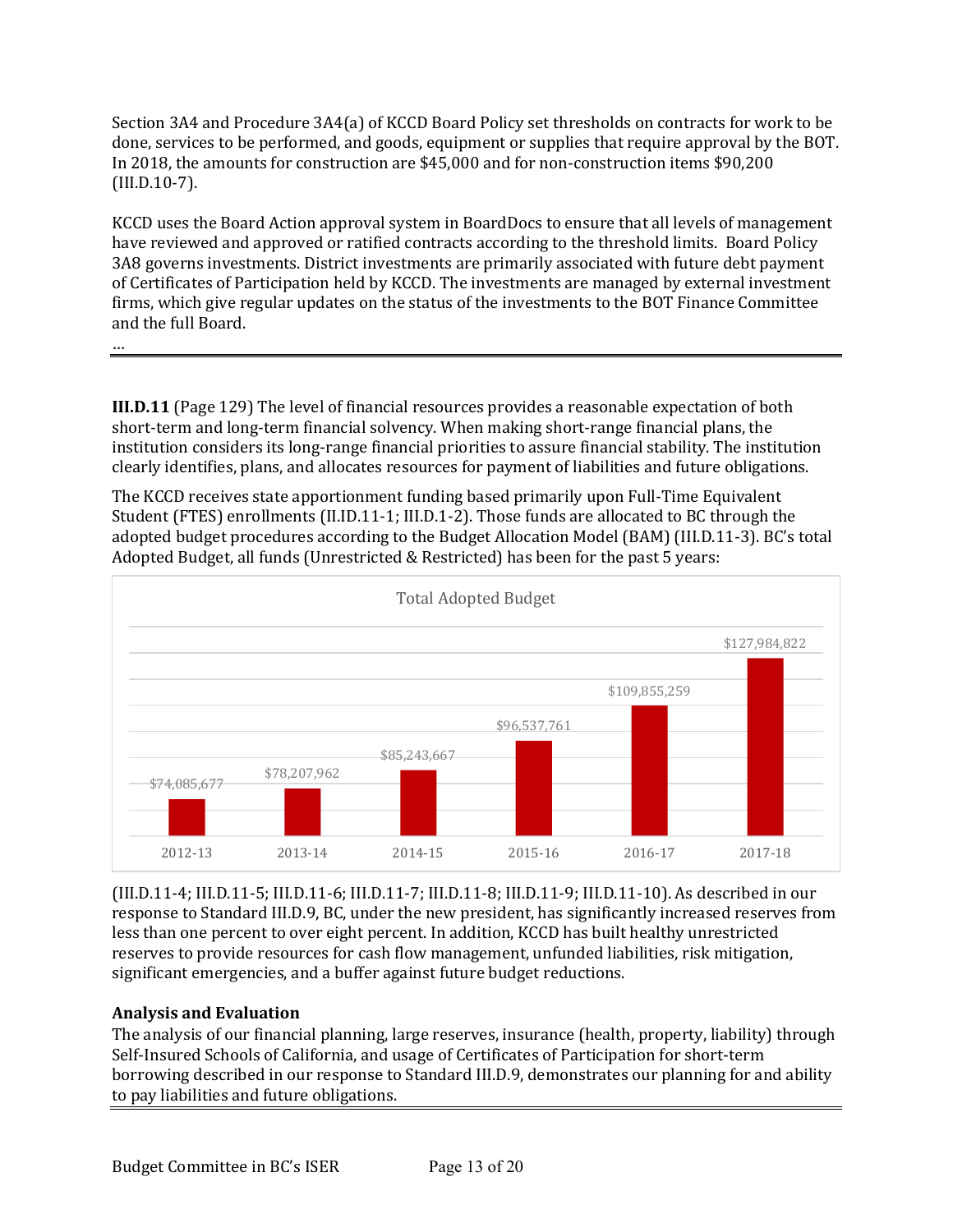**III.D.14** (Page 131) All financial resources, including short- and long-term debt instruments (such as bonds and Certificates of Participation), auxiliary activities, fund-raising efforts, and grants, are used with integrity in a manner consistent with the intended purpose of the funding source.

The KCCD is audited annually, which includes audits and reviews of State and Federal program compliance (III.D.14-1; III.D.14-2). Due to a significant increase in the size of grants awarded to BC and KCCD, the District has added resources to assist grant directors and managers in complying with ongoing fiscal monitoring, compliance, and other administrative requirements of these grants. KCCD accounting office coordinates and compiles all fiscal reporting to the various agencies administering financial aid, categorical, and grant funding. KCCD's accounting office regularly distributes the status of external reporting to all college and District office management and all grant and categorical project managers (III.D.14-3). Any and all financial resources are subject to the same review guidelines.

# **Analysis and Evaluation**

Management practices at BC are done with integrity and efficiency. Any findings found from external audits have been minor and easily rectified. Checks and balances are constantly reviewed and modified to make sure BC continues to function ethically and according to federal and state mandates. These audit requirements for California Community Colleges have stipulated specific state compliance issues to be reviewed as part of the annual audit (III.D.14-4). These checks and balances exist to monitor deficiencies in internal control. Annual audits state that KCCD has complied, in all material respects with the compliance requirements of the Government Auditing Standards of the United States Office of Management and Budget Circular A-133, which could have a direct and material effect on each of its major federal programs for the year in question.

**IV.A.1** (Page 135) Institutional leaders create and encourage innovation leading to institutional excellence. They support administrators, faculty, staff, and students, no matter what their official titles, in taking initiative for improving the practices, programs, and services in which they are involved. When ideas for improvement have policy or significant institution-wide implications, systematic participative processes are used to assure effective planning and implementation. …

Bakersfield College's deeply rooted culture of dialog occurring in an *intentionally-designed formal* **structure** is what enables us to develop the innovations of practices we have described in our responses to Standard I, II, and III. We ensure the sustainability of that dialog and creative energy by being transparent in our communication through publicly accessible websites. We post our assessments, evaluation results, institutional set standards, and our rationale for decisions including what we are doing well along with the challenges and shortcomings on the BC website and easily accessible committees' webpages (IV.A.1-8)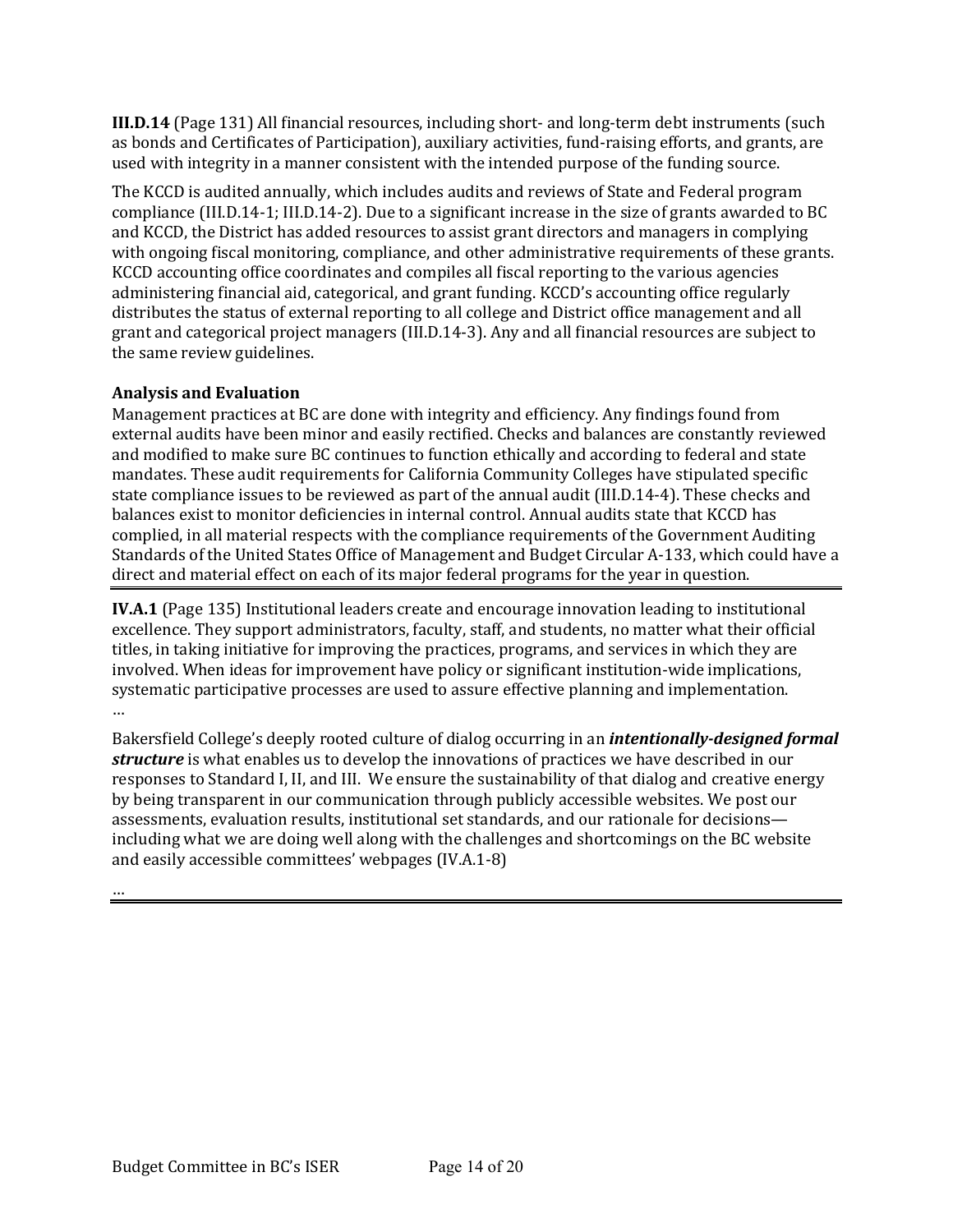**IV.A.2** (Pages 136–137) The institution establishes and implements policy and procedures authorizing administrator, faculty, and staff participation in decision-making processes. The policy makes provisions for student participation and consideration of student views in those matters in which students have a direct and reasonable interest. Policy specifies the manner in which individuals bring forward ideas and work together on appropriate policy, planning, and specialpurpose committees.

Board Policy, the BC Decision Making Document, and the KCCD Elements of Decision-Making document enable administrators, faculty, classified staff, and students to participate in decisionmaking processes  $(IV.A.2-1; IV.A.2-2; IV.A.2-3)$ .

Our policies express BC's and KCCD's Core Values (IV.A.2-4; IV.A.2-5). Policies and procedures in the KCCD Board Policy Manual authorizing broad participation of employees and students in decision-making include:

| <b>Board Policy</b> | <b>Summary notes</b>                                                          |
|---------------------|-------------------------------------------------------------------------------|
|                     |                                                                               |
| BP 3A1A6 (IV.A.2-,  | Any person may address items in the proposed budget                           |
| IVA_KCCD_BP3A_doc)  |                                                                               |
| BP 3A1B; AP 3A1     | Process for developing the college budget, designed in collaboration with the |
|                     | AS.                                                                           |
|                     |                                                                               |

... Bakersfield College has implemented the policies and procedures that authorize administrator, faculty, staff, and student participation in decision-making processes with a formal committee structure that covers all aspects of our activities and work (IV.A.2-23;; IV.A.2-24; IV.A.2-25). *Student representation* on various decision-making bodies includes:

- 
- One student: Board of Trustees, ISIT
- Two students: Academic Senate, AIQ, Assessment, Budget, College Council, Commencement, Curriculum, EODAC, Facilities & Sustainability, Professional Development, PRC, Safety
- Three students: District Consultation Council (one SGA President from each college)

…

**IV.A.3** (Pages 137-138) Administrators and faculty, through policy and procedures, have a substantive and clearly defined role in institutional governance and exercise a substantial voice in institutional policies, planning, and budget that relate to their areas of responsibility and expertise.

We describe the substantive participation of administrators and faculty in our institutional governance and policy, planning, and budgeting processes laid out in the KCCD Board Policy Manual in our response to IV.A.2. Immediately following each Board Policy section Table of Contents page is a page titled *Governance Processes Relative to the District Board Policy Manual and Collegial Consultation with Academic Senates.* This page lists the policies and procedures that require consultation with the Academic Senate, per California's AB 1725 legislation (IV.A.3-1; IV.A.3-2; IV.A.3-3; IV.A.3-4).

Each participatory governance committee charge includes defined leadership and membership roles to ensure substantive and *clearly defined roles* of administrators and faculty in our decisionmaking processes. The evidence files show two examples for the Budget Committee and the Assessment Committee (IV.A.3-5; IV.A.3-6).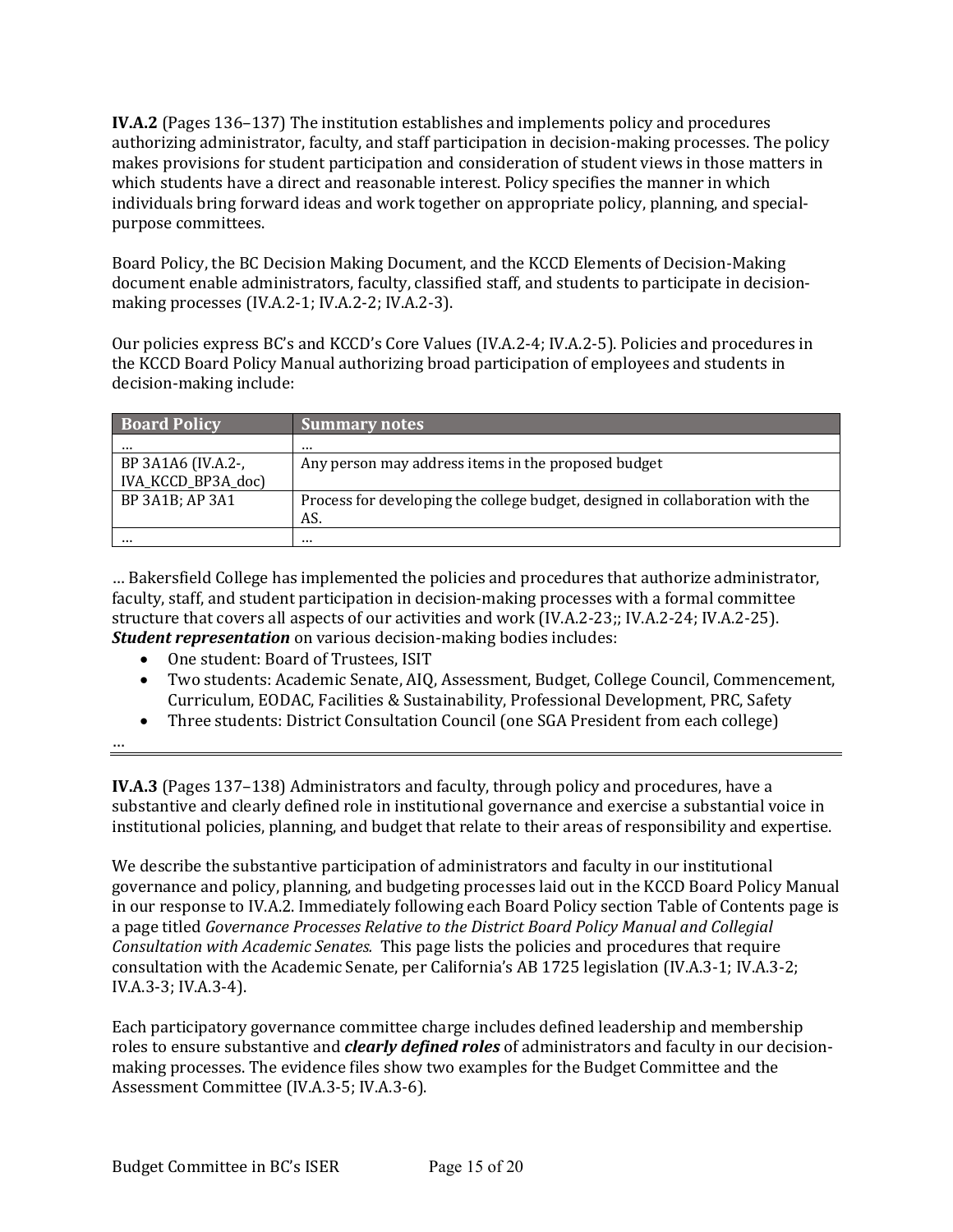# **Analysis and Evaluation**

Bakersfield College explicitly details the scope, membership, and charge of each participatory governance committee as well as the groups and specific positions to which the committee reports in our Decision Making Document and on the committee websites (IV.A.3-7; IV.A.3-8). These documents describe the *substantive roles for administration and faculty in governance*, including planning and budget development as required in BP 3A1B and other areas of policies.

**IV.A.4** (Page 138) Faculty and academic administrators, through policy and procedures, and through well- defined structures, have responsibility for recommendations about curriculum and student learning programs and services.

#### … **Analysis and Evaluation**

Sections 5 and 6 of KCCD Board Policy detail the responsibilities of faculty and academic administrators for curriculum and student learning programs and services, respectively (IV.A.4-1; IV.A.4-2). 

| <b>Policy/Procedure</b> | <b>Responsibility for Recommendations about Curriculum &amp; Learning</b>                                                                                                                                                                                                                                                                                                                                                                                                                             |
|-------------------------|-------------------------------------------------------------------------------------------------------------------------------------------------------------------------------------------------------------------------------------------------------------------------------------------------------------------------------------------------------------------------------------------------------------------------------------------------------------------------------------------------------|
| <b>BP</b> 5A4 and 5A7   | States that the KCCD BOT shall rely primarily upon the advice and judgement of the<br><i>Academic Senates</i> in matters of:<br>Curriculum, including pre-requisites and placement;<br>Degree and certificate requirements,<br>2.<br>Educational program development.<br>3.<br>4. Processes for program review,<br>Institutional planning and budget development as required by California's<br>5.<br>AB 1725 legislation, Education Code, and Title 5 regulations (IV.A.4-3;<br>IV.A.4-4; IV.A.4-5). |
|                         |                                                                                                                                                                                                                                                                                                                                                                                                                                                                                                       |

…

**IV.A.5** (Page 139) Through its system of board and institutional governance, the institution ensures the appropriate consideration of relevant perspectives; decision-making aligned with expertise and responsibility; and timely action on institutional plans, policies, curricular change, and other key considerations.

... Collaboration is ubiquitous throughout Bakersfield College. Through committees in areas such as accreditation, curriculum, assessment, program review, and budget, BC *ensures inclusion and consideration of appropriate constituent perspectives* (IV.A.5-6; IV.A.5-7; IV.A.5-8; IV.A.5-9; IV.A.5-10). These committees report to College Council (chaired by the college president) and the Academic Senate. The Academic Senate President is an active member of the Budget Committee and College Council (IV.A.5-11; IV.A.5-12; IV.A.5-13). The college president, Academic Senate President, and SGA President are members of the District Consultation Council, along with the faculty union (CCA) president, a BC classified staff union (CSEA) representative, and the management association chair who is currently from BC (IV.A.5-14). …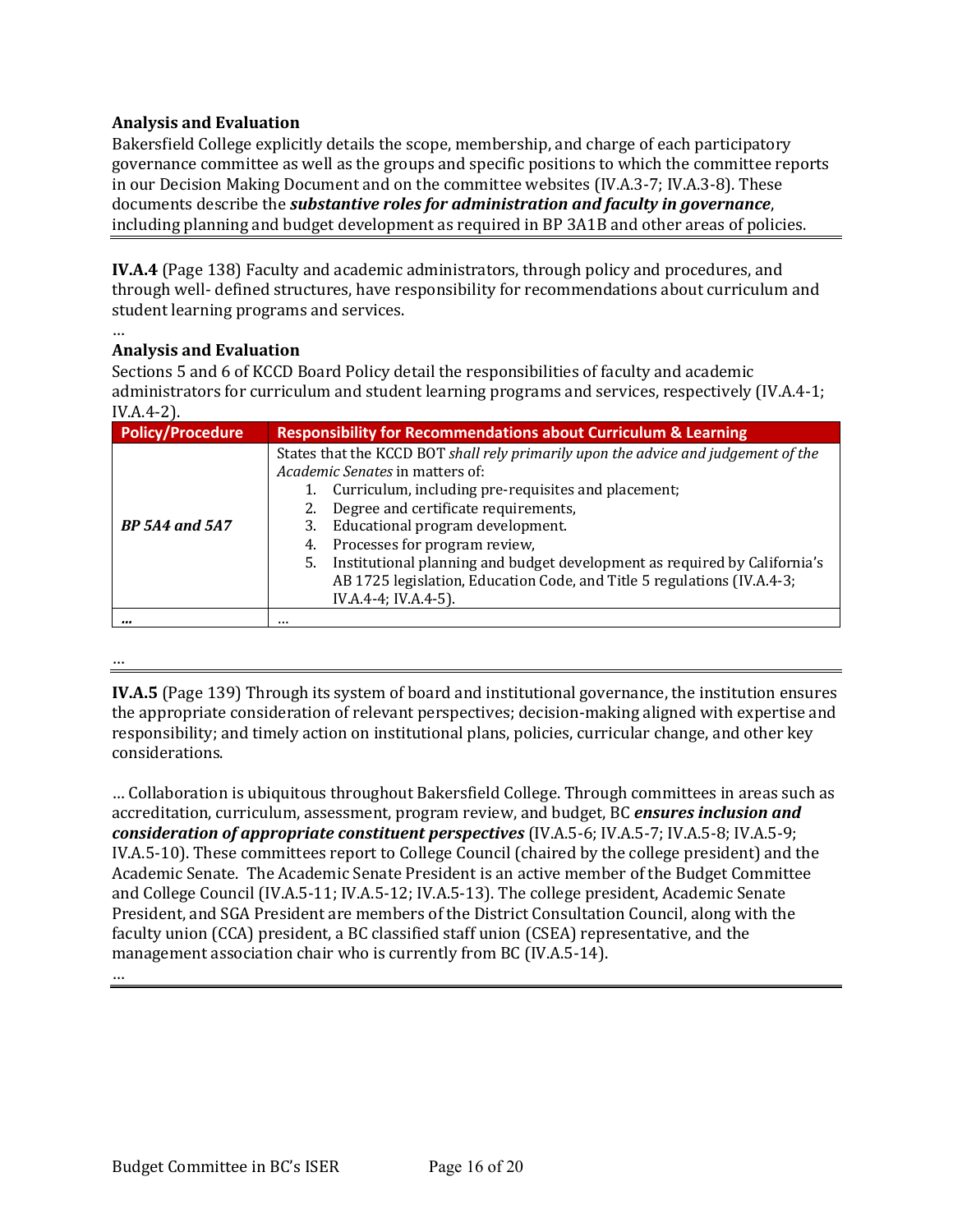**IV.B.1** (Pages 142-143) The institutional chief executive officer (CEO) has primary responsibility for the quality of the institution. The CEO provides effective leadership in planning, organizing, budgeting, selecting and developing personnel, and assessing institutional effectiveness.

…

Dr. Christian led the effort in *revamping and organizing* our 2015-18 strategic plan into five strands or components that we call Strategic Directions (IV.B.1-4). This overhaul of our strategic planning provided the clarity we needed to pull the pieces together to support the primary Strategic Direction of **Student Learning**. Two supporting Strategic Directions that speak directly to this standard are:

- **■** Leadership and Engagement: A commitment to build leadership within the College and *engagement with the community.* This includes initiatives about professional development, increasing engagement of non-management employees in leadership, increasing and strengthening the connections to the community, and organization of our outreach and recruitment activities.
- **Oversight and Accountability:** A commitment to improve oversight, accountability, sustainability, and transparency in all college processes. This includes initiatives about budget development, institutional research, SLO/PLO/ILO assessment, focus of committee work, and assessment of the initiatives in Strategic Directions (IV.B.1-5).

… In Standard III.D and other standards, we describe the annual Closing the Loop report that Dr. Christian established in 2013 which explains how requests from program review and institutional planning documents translate into resource allocation and budget recommendations Dr. Christian recommends to the Chancellor for approval by the Board of Trustees (BOT) (IV.B.1-10).

**IV.B.3** (Page 145) Through established policies and procedures, the CEO guides institutional improvement of the teaching and learning environment by:

- Establishing a collegial process that sets values, goals, and priorities;
- **•** Ensuring the college sets institutional performance standards for student achievement;
- **Ensuring that evaluation and planning rely on high quality research and analysis of** external and internal conditions;
- **■** Ensuring that educational planning is integrated with resource planning and allocation to support student achievement and learning;
- **Ensuring that the allocation of resources supports and improves achievement and** learning; and
- Establishing procedures to evaluate overall institutional planning and implementation efforts to achieve the mission of the institution.

…

…

Soon after she began her tenure as the BC President in 2013, Dr. Christian quickly moved to refocus BC's efforts and establish a collegial process for setting college *values, goals, and priorities* (IV.B.3-3). She also instituted the *Closing the Loop* reporting in 2013 to explicitly tie our budgeting decisions with our plans for improving achievement and learning, so we can continue to meet our mission.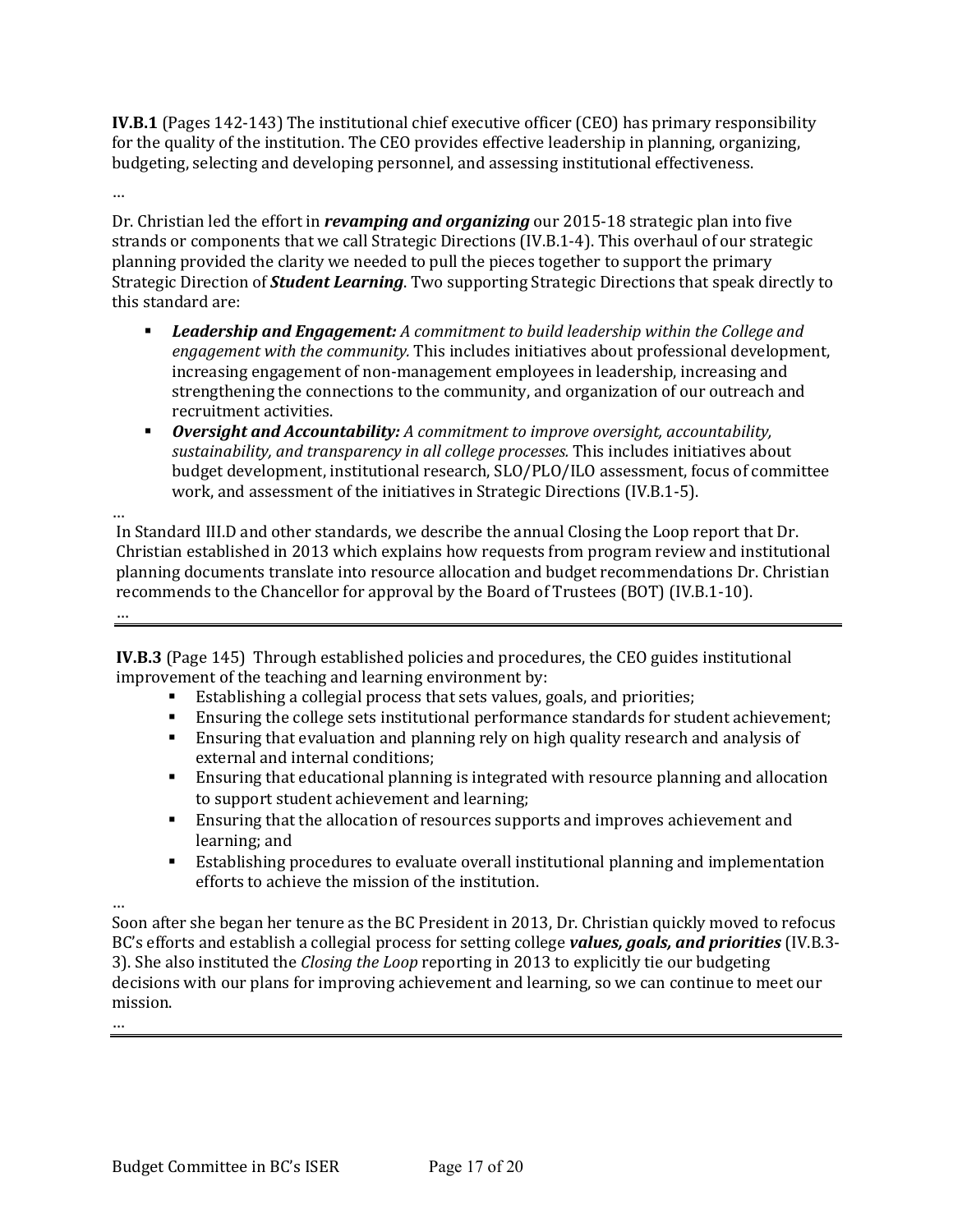**IV.B.5** (Pages 148–149) The CEO assures the implementation of statutes, regulations, and governing board policies and assures that institutional practices are consistent with institutional mission and policies, including effective control of budget and expenditures.

| Effective control of budget and expenditures      |                                                       |  |
|---------------------------------------------------|-------------------------------------------------------|--|
|                                                   | 8: "Provide leadership for <i>development of</i>      |  |
|                                                   | recommendations to the Chancellor for budget,         |  |
| <b>BP 6A5B9: " recommend to the Chancellor</b>    | curricular, support services, facility, and personnel |  |
| budget, curricular, facility, and employee        | requirements essential to the effective operation"    |  |
| requirements essential to effective operations of | 10: "Enable preparation of an annualbudget and        |  |
| the College."                                     | direct operations  within the provisions of the       |  |
| BP 6A5B24: "see that all student body and         | budget."                                              |  |
| District monies are received and disbursed in     | 16: "Provide leadership for proficiency in            |  |
| accordance with regulations."                     | institutional finance and fund-raising."              |  |
|                                                   | 17: "seek funding and develop working drawings        |  |
|                                                   | for the improvement of College facilities."           |  |

…

…

Dr. Christian ensures *effective control of the college budget and expenditures* through the Budget Committee (IV.B.5-5). The Budget Committee "supports the college mission, goals and values through comprehensive evaluation of data relevant to the college annual planning process for resource allocation." The President is a member of the Budget Committee, and the Budget Committee reports to College Council chaired by the President. The *Closing the Loop* document we describe in Standards I.A, I.B, and III.D makes public expenditure decisions and how they tie back to the planning in program review and Strategic Directions. Finally, the budget reserve data we present in our response to Standard III.D.9 is an example of Dr. Christian's astuteness and business acumen in strengthening BC's finances in addition to improving student achievement.

**IV.D.1** (Page 162) In multi-college districts or systems, the district/system CEO provides leadership in setting and communicating expectations of educational excellence and integrity throughout the district/system and assures support for the effective operation of the colleges. Working with the colleges, the district/system CEO establishes clearly defined roles, authority and responsibility between the colleges and the district/system.

# **Resource Allocations**

The KCCD District Office (DO) offers centralized human, physical, technology, and financial resources with ancillary services on the college campuses. In each area, the DO and the three colleges collaborate to strike a balance between meeting staffing needs and meeting external compliance requirements placed on the district as a whole, such as California's 50% law. A districtwide committee with representation from the DO and the three colleges developed the **Unrestricted Fund Budget Allocation Model** (BAM) tool in 2007 to equitably allocate DO expenditures and distribute the apportionment received from the State using a consistent methodology based on FTES generated at the colleges. Task forces for evaluating and revising the BAM tool met in 2010 and 2015/2016. The task force completed the final report from the 2016 evaluation in May 2016, and the Chancellor communicated which recommendations he would accept, defer, or reject in March 2017 (IV.D.1-4; IV.D.1-5; IV.D.1-6).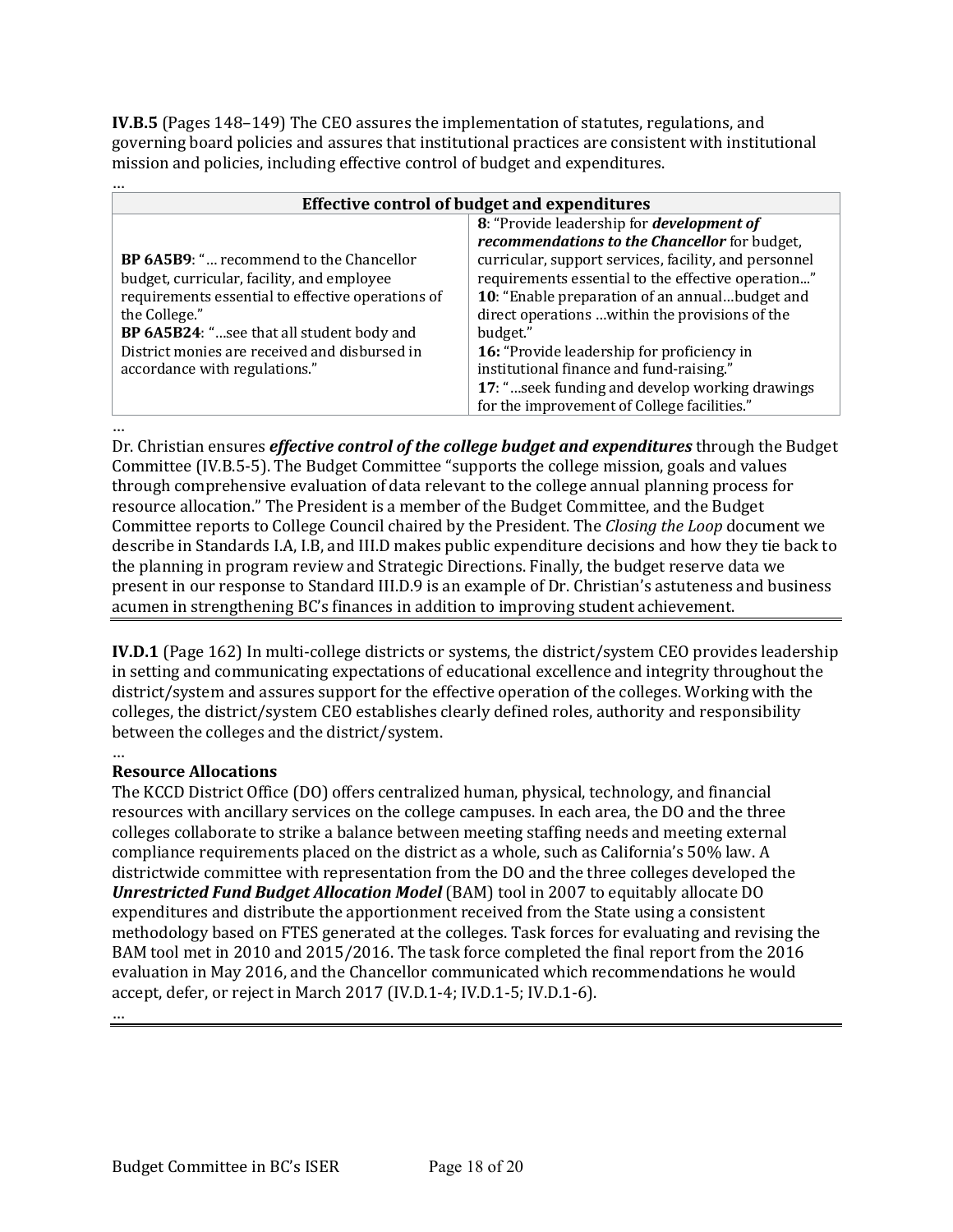**IV.D.3** (Pages 165–166) The district/system has a policy for allocation and reallocation of resources that are adequate to support the effective operations and sustainability of the colleges and district/system. The district/system CEO ensures effective control of expenditures.

Section 3A of the KCCD Board Policy Manual details District fiscal policies, including budget, budget income and expenditures, and budget control (IV.D.3-1). Particular policies relevant to this Standard are:

- **•** *BP* 3A1A3: "The annual Budget shall not exceed estimated revenues for the Budget year excluding District wide or College reserves."
- **•** *BP* 3A1A6: "Unallocated District-wide unrestricted general fund reserves shall be no less than fifteen percent  $(15%)$ . The budgeted unrestricted general fund reserves calculation will be based upon the projected unrestricted expenditures multiplied by fifteen percent (15%). College budgeted reserves will not be considered as part of District-wide reserves. Each of the colleges shall maintain a minimum reserve of three percent  $(3%)$ . These reserves will be established as unrestricted reserves for obligations and contingencies. The college reserves shall be calculated on the same basis as the District-wide reserves and will be applied to each institution."

The Chancellor ensures effective control of expenditures through his oversight and consultation with districtwide committees. One committee, with representation from the DO and the three colleges, has developed the *Unrestricted Fund Budget Allocation Model* (BAM) tool in 2007 to equitably allocate DO expenditure and distribute the apportionment received from the State using a consistent methodology based on FTES generated at the colleges. Task forces for evaluating and revising the BAM tool as needed met in 2010 and 2015/2016 and completed the final report from the 2016 evaluation in May 201. The Chancellor [communicated] his responses in March 2017 (IV.D.3-2; IV.D.3-3). *[ed: the last sentence was mangled after the last version the Editor worked on]* 

# **Analysis and Evaluation**

KCCD has consistently ended each fiscal year with balances well exceeding the minimum fifteen percent set by policy—the minimum reserve maintained by KCCD since the 2011-12 fiscal year was over 26% (IV.D.3-4; IV.D.3-5; IV.D.3-6; IV.D.3-7; IV.D.3-8; IV.D.3-9). The Independent Auditor's Report expresses an unqualified opinion on the financial statements of KCCD for the fiscal year ending June 30, 2016 and one qualified opinion for the fiscal year ending June 30, 2017 due to an unintentional error of Positive Attendance recorded for two students (IV.D.3-10; IV.D.3-11).

The 2016 BAM evaluation task force made seven recommendations to the Chancellor. The **Districtwide Budget Committee** began meeting in October 2017 (IV.D.3-12). The Chancellor accepted the recommendations to study the implications of the current reserve policy and changes in the stabilization mechanism while deferring the recommendation to have a neutral third-party vendor study various cost drivers for use in allocating DO costs.

…

*[ed.: Sentence at end of next paragraph was removed from version Editor last worked on: "However,* through BC's Accreditation Surveys and Services Survey, BC faculty and staff perceive that district *business services uses "expenditure control" to an excessive degree in order to create a large* districtwide reserve detailed in III.D.9, resulting in not enough financial resources are made available *to the college to meet its mission."*